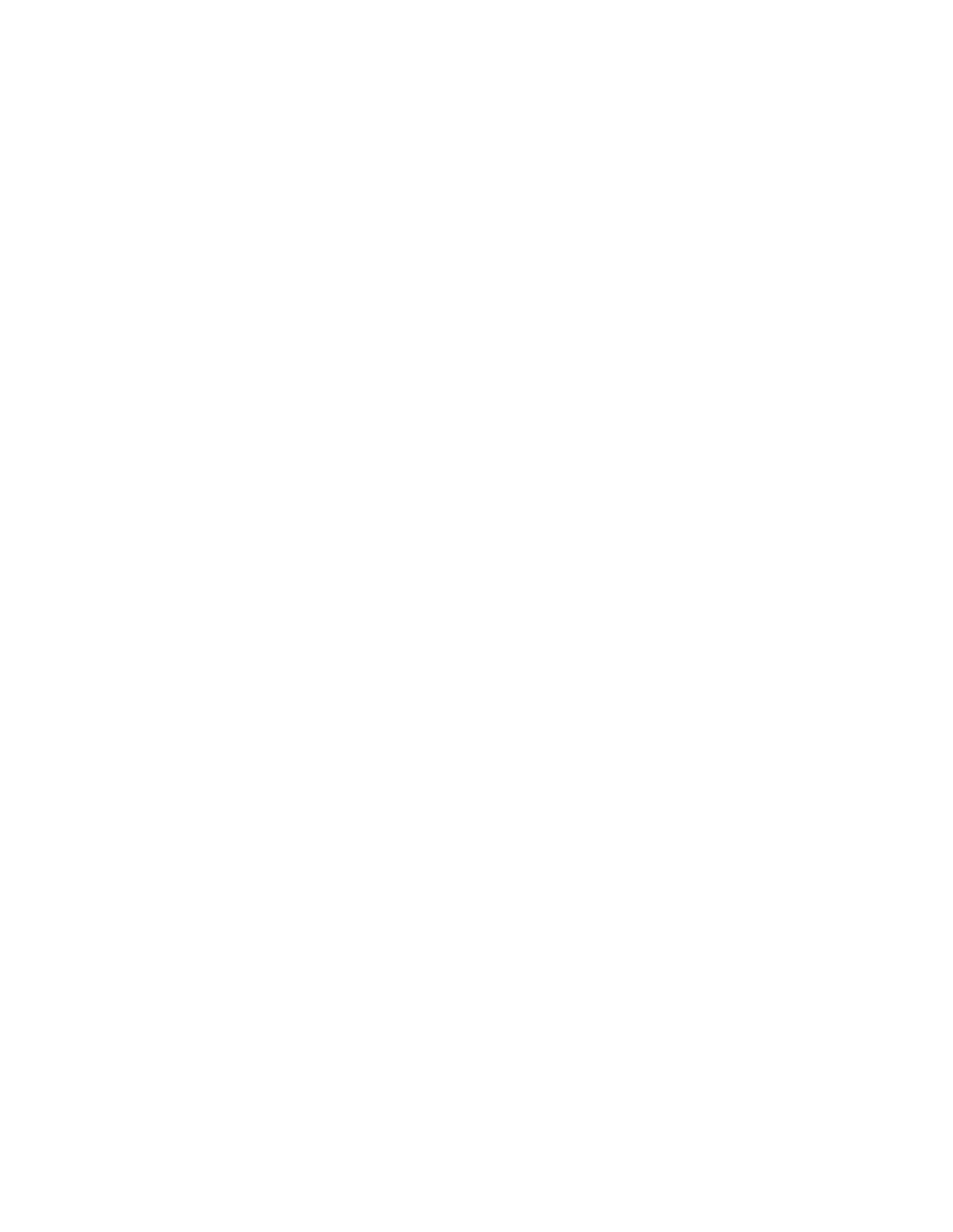# **TABLE OF CONTENTS**

| I.  |            |                                                     |  |
|-----|------------|-----------------------------------------------------|--|
|     |            |                                                     |  |
|     | <b>B</b> . |                                                     |  |
|     | İ.         |                                                     |  |
|     | ii.        |                                                     |  |
|     | iii.       |                                                     |  |
|     |            |                                                     |  |
| П.  |            |                                                     |  |
|     |            |                                                     |  |
|     |            |                                                     |  |
|     | i.         |                                                     |  |
|     | ii.        |                                                     |  |
|     | iii.       |                                                     |  |
|     | iv.        |                                                     |  |
|     |            |                                                     |  |
| Ш.  |            | COMPUTATION OF THE SPECIAL TAX REQUIREMENT 12       |  |
|     |            |                                                     |  |
|     | İ.         |                                                     |  |
|     | ii.        |                                                     |  |
|     | iii.       |                                                     |  |
|     | iv.        |                                                     |  |
|     | V.         |                                                     |  |
|     | vi.        |                                                     |  |
|     | vii.       |                                                     |  |
|     | viii.      |                                                     |  |
|     |            |                                                     |  |
| IV. |            |                                                     |  |
|     |            |                                                     |  |
|     |            |                                                     |  |
|     | İ.         |                                                     |  |
|     | ii.        |                                                     |  |
|     |            |                                                     |  |
| V.  |            |                                                     |  |
|     |            |                                                     |  |
|     |            |                                                     |  |
|     |            |                                                     |  |
|     |            | APPENDIX A: PROPERTY TAX INCREMENT CONTRIBUTIONS    |  |
|     |            |                                                     |  |
|     |            | APPENDIX B: BOND ACCOUNTABILITY REPORT (SB 165) B-1 |  |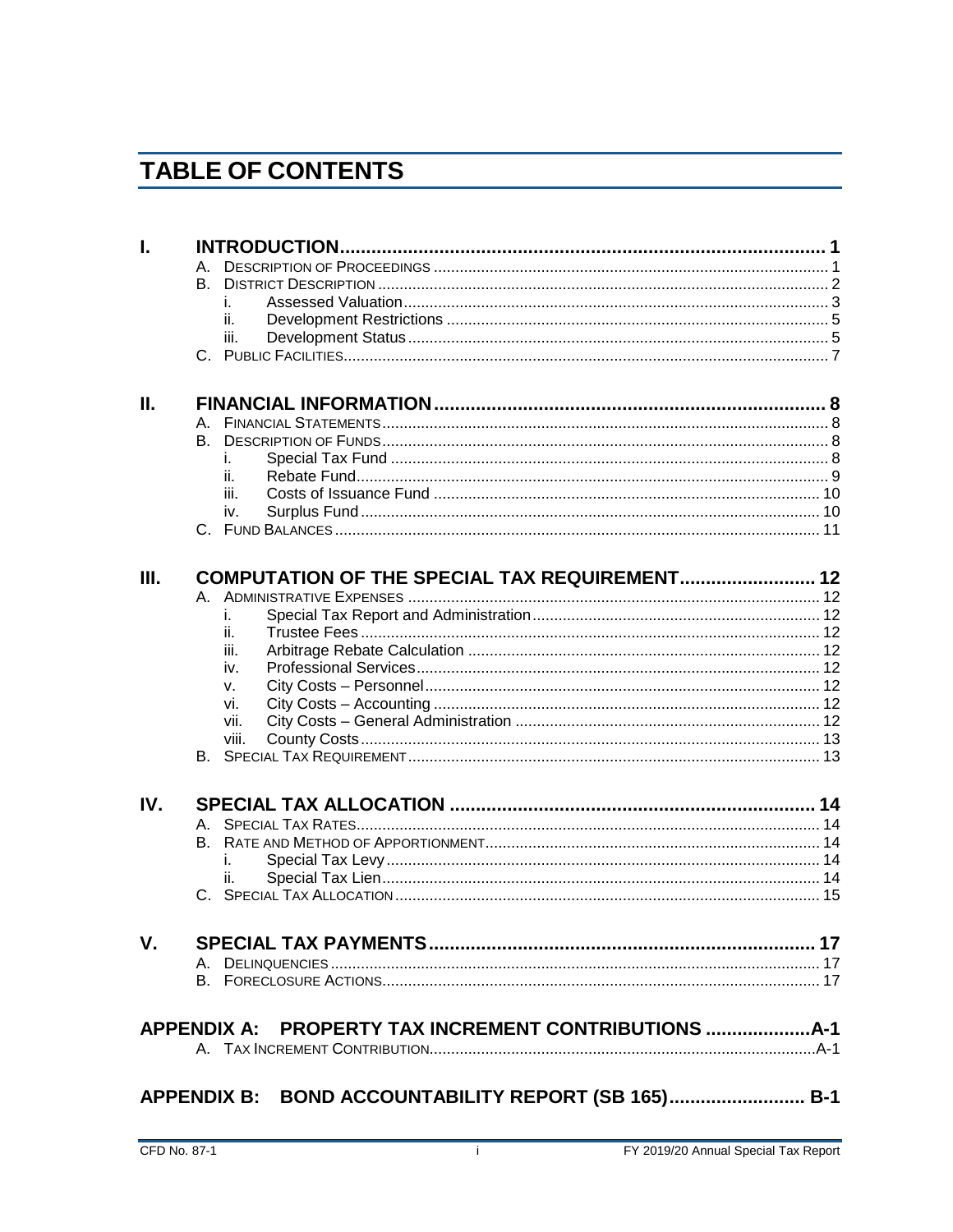# **TABLES**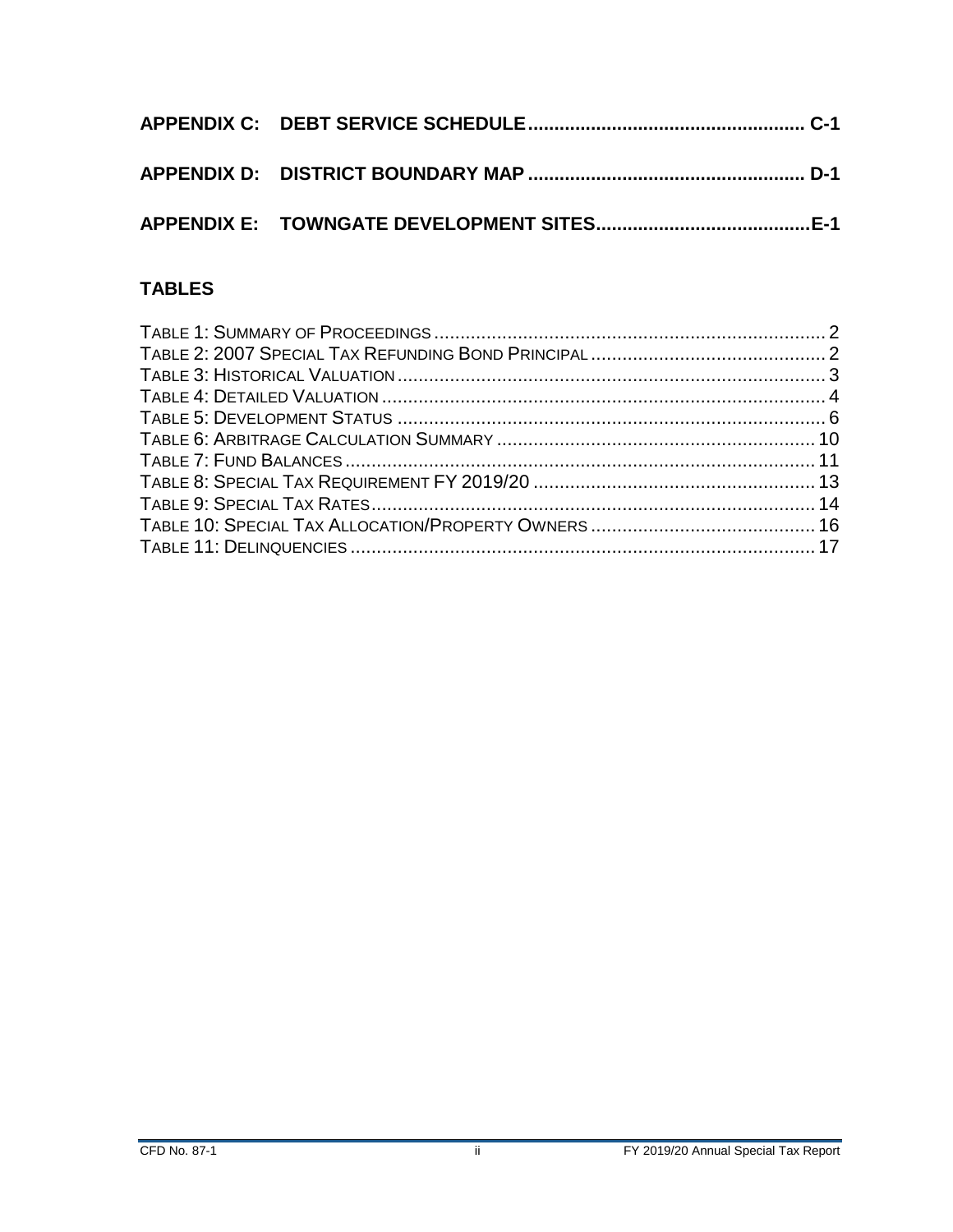# **LIST OF PARTICIPANTS**

#### **Community Facilities District No. 87-1 (Towngate) 2007 Special Tax Refunding Bonds**

#### **City Contacts Underwriter**

Marshall Eyerman **Raul Amezcua** Raul Amezcua Chief Financial Officer/City Treasurer **E.J. De La Rosa & Co., Inc.**\* 14177 Frederick Street 515 S. Figueroa Street, Suite 1800 P.O. Box 88005 Los Angeles, CA 90071 Moreno Valley, CA 92552-0805 213.443.5202 951.413.3021 [ramezcua@stifel.com](mailto:ramezcua@ejdelarosa.com) marshalle@moval.org

Candace E. Cassel Special Districts Division Manager **David Strutter and Science Convention** Dave Davies 14177 Frederick Street Willdan Financial Services P.O. Box 88005 27368 Via Industria, Suite 200 Moreno Valley, CA 92552-0805 Temecula, CA 92590 951.413.3480<br>candacec@moval.org

#### **Bond Counsel Trustee**

Mark Huebsch, Esq. Dania D. Samai Stradling Yocca Carlson & Rauth Wells Fargo Bank, N. A. 660 Newport Center Drive, Suite 1600 Corporate Trust Services Newport Beach, CA 92660 333 S. Grand Avenue, Fifth Floor 949.725.4167 Suite 5A MACE2064-05A [mhuebsch@sycr.com](mailto:mhuebsch@sycr.com) **Music Angeles, CA 90071** 

Peter J. Ross Ross Financial 1736 Stockton Street, Suite 1 San Francisco, CA 94133 415.912.5612 [rossfinancial@smkc.com](mailto:rossfinancial@smkc.com)

\* Acquired by Stifel, Nicolaus & Company, Inc. in January 2014.

#### **Arbitrage Rebate Consultant**

[ddavies@willdan.com](mailto:tspeer@nbsgov.com)

213.253.7516 **Financial Consultant** [dania.d.samai@wellsfargo.com](mailto:dania.d.samai@wellsfargo.com)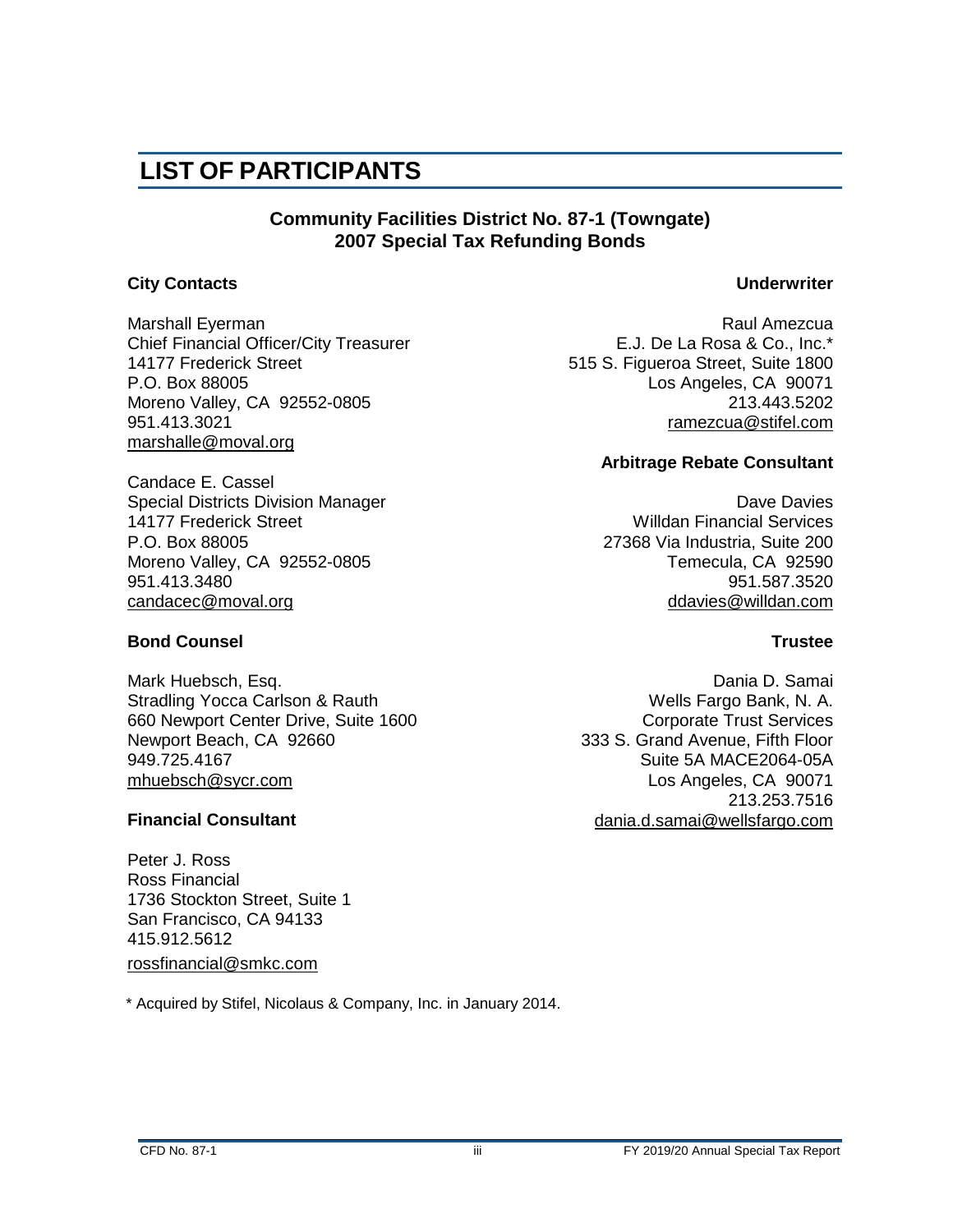# <span id="page-5-0"></span>**I. INTRODUCTION**

#### **A. DESCRIPTION OF PROCEEDINGS**

<span id="page-5-1"></span>The City of Moreno Valley, California ("City") is located in the western portion of Riverside County and is bordered by the cities of Riverside and Perris, Lake Perris, and March Air Reserve Base.

Community Facilities District No. 87-1 (Towngate) of the City of Moreno Valley ("CFD No. 87-1" or "District") was formed in 1988 to finance the acquisition of certain public facilities (water, sewer, and street improvements; landscaping; and, storm drain and utility systems).

On April 20, 1988, the City of Moreno Valley Towngate Community Facilities District No. 87- 1 Special Tax Bonds Series A ("Series A Bonds") were issued and on August 14, 1991, the City of Moreno Valley Towngate Community Facilities District No. 87-1 Special Tax Bonds Series B ("Series B Bonds") were issued.

On May 24, 1994, Resolution No. 94-28 authorized the issuance of CFD No. 87-1 Towngate Special Tax Refunding Bonds Series A and the Towngate Special Tax Refunding Bonds Series B (collectively the "1994 Refunding Bonds") which were issued in the principal amounts of \$14,170,000 and \$8,530,000, respectively.

On October 23, 2007, the City Council, acting as the legislative body of the District, approved the issuance of CFD No. 87-1 2007 Special Tax Refunding Bonds ("Bonds") to refinance the 1994 Refunding Bonds. On November 29, 2007, the Bonds were issued in the amount of \$10,665,000. The Bonds are special obligations of CFD No. 87-1 and are payable from and secured by revenues derived from certain annual special taxes levied on the taxable properties within CFD No. 87-1.

In connection with development of the area, the former Community Redevelopment Agency ("Agency") entered into agreements concerning the provision of the public infrastructure improvements. One such agreement, which was entered into with the City on behalf of CFD No. 87-1, entitled "Cooperation and Reimbursement Agreement" dated as of November 4, 1987 and amended by a "First Amendment to Cooperation and Reimbursement Agreement" dated as of June 1, 1994, provided that the Agency would make certain payments to the District from tax increment (TI) revenues generated from the TownGate portion of the redevelopment project area. On October 23, 2007, the Agency Towngate Agreement was adopted, restating the Cooperation and Reimbursement Agreement and First Amendment to Cooperation and Reimbursement Agreement.

In June of 2011, the California Legislature approved trailer bills AB 1x 26 and AB 1x 27 to dissolve redevelopment agencies. On January 10, 2012, the City Council adopted Resolution No. 2012-04, designating the City as Successor Agency to the Agency ("Successor Agency") to discharge the obligations of the Agency.

Following dissolution of the Agency, the Successor Agency is required to submit a Recognized Obligation Payment Schedule (ROPS) to the Countywide Oversight Board ("County Board") to fulfill the Agency's obligations, which is then ratified by the Department of Finance (DOF). The ROPS includes payment of available TI payable towards the CFD No. 87-1 special tax requirement. The County Board and DOF have approved the payment of TI for this purpose through June 2020. If future TI is unavailable, special taxes will be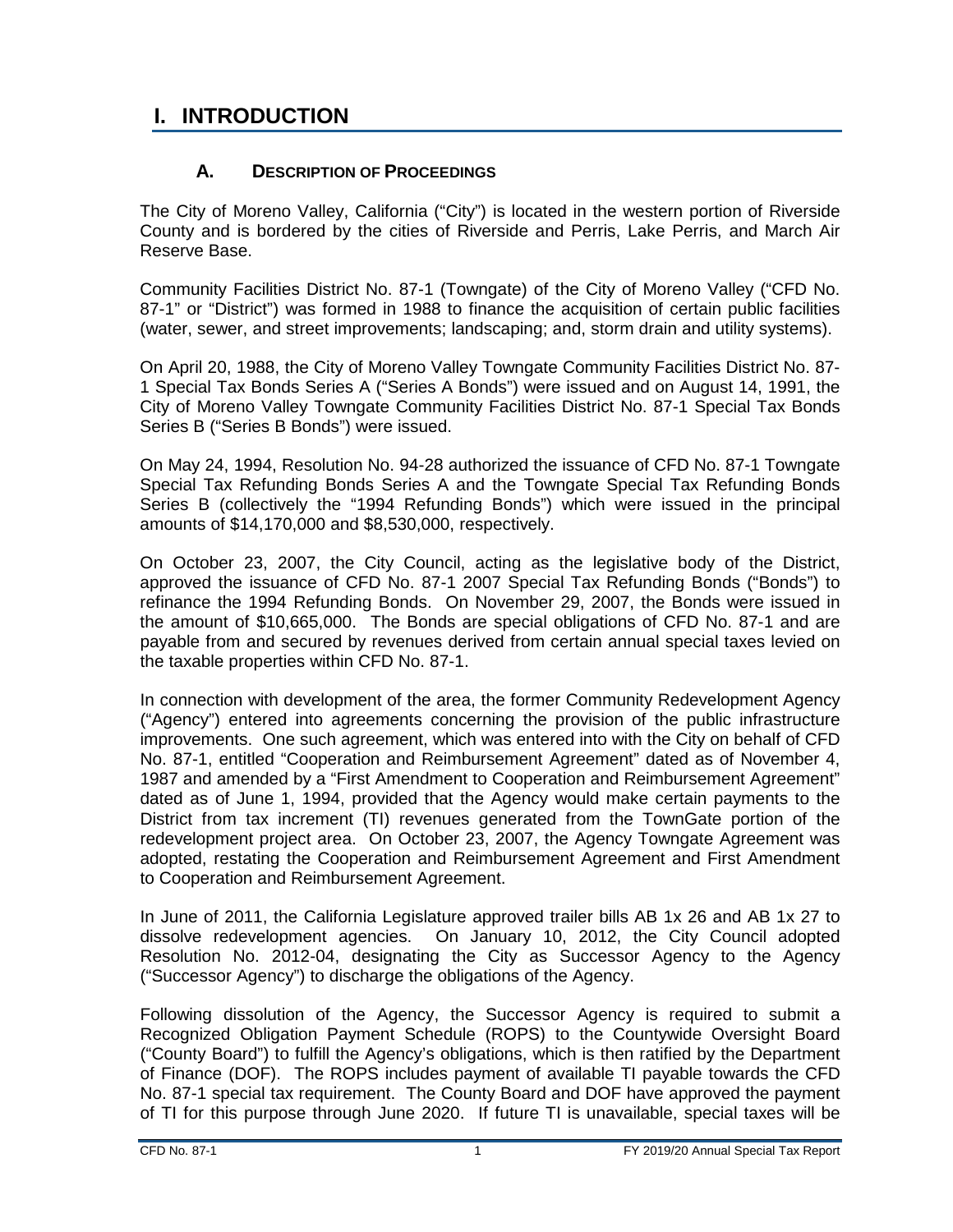levied against the parcels in the District, at a rate sufficient to cover the special tax requirement, provided the special tax does not exceed the maximum special tax rate as authorized under the terms of the Rate and Method of Apportionment of Special Tax ("RMA") of the District.

For further information concerning the City, Agency, Agency Towngate Agreement, or the redevelopment project area, reference is made to the Official Statement of the Bonds.

#### **Table 1: Summary of Proceedings**

<span id="page-6-1"></span>

| <b>Document</b>                               | <b>Number</b> | <b>Date</b>      |
|-----------------------------------------------|---------------|------------------|
| <b>Resolution of Intention</b>                | 87-83         | August 25, 1987  |
| <b>Resolution of Formation</b>                | 87-99         | October 20, 1987 |
| Resolution of Issuance (Series A Bonds)       | 88-13         | April 12, 1988   |
| Resolution of Issuance (Series B Bonds)       | $91 - 90$     | June 25, 1991    |
| Resolution of Issuance (1994 Refunding Bonds) | 94-28         | May 24, 1994     |
| Resolution of Issuance (Bonds)                | 2007-119      | October 23, 2007 |

| CFD No. 87-1 Bonds                                                                          |                        |  |  |  |
|---------------------------------------------------------------------------------------------|------------------------|--|--|--|
| Date of Bond Issue (Dated Date)                                                             | November 29, 2007      |  |  |  |
| Date of Bond Maturity                                                                       | December 1, 2021       |  |  |  |
| Amount of Bond Issue                                                                        | \$10,665,000           |  |  |  |
| <b>Bond Insurer</b>                                                                         | Ambac Assurance Corp.* |  |  |  |
| *Dend leguraria qurrent roting information mou he obtained through the bend roting opension |                        |  |  |  |

\*Bond Insurer's current rating information may be obtained through the bond rating agencies.

<span id="page-6-2"></span>

| Year | <b>CUSIP*</b> | <b>Principal</b> | Year | <b>CUSIP*</b> | <b>Principal</b> |
|------|---------------|------------------|------|---------------|------------------|
| 2008 | 616865 ED9    | \$575,000        | 2016 | 616865 EM9    | \$790,000        |
| 2009 | 616865 EE7    | 600,000          | 2017 | 616865 EN7    | 830,000          |
| 2010 | 616865 EF4    | 630,000          | 2018 | 616865 EP2    | 120,000          |
| 2011 | 616865 EG2    | 655,000          | 2018 | 616865 EQ0    | 750,000          |
| 2012 | 616865 EH0    | 680,000          | 2019 | 616865 ER8    | 910,000          |
| 2013 | 616865 EJ6    | 700,000          | 2020 | 616865 ES6    | 950,000          |
| 2014 | 616865 EK3    | 730,000          | 2021 | 616865 ET4    | 985,000          |
| 2015 | 616865 EL1    | 760,000          |      |               |                  |

#### **Table 2: 2007 Special Tax Refunding Bond Principal**

\* Committee on Uniform Security Identification Procedures (CUSIP)

The principal amount outstanding for the Bonds following the December 1, 2018 debt service payment is \$2,845,000. For a complete principal payment schedule, please refer to Appendix C: Debt Service Schedule.

#### **B. DISTRICT DESCRIPTION**

<span id="page-6-0"></span>CFD No. 87-1 is bounded on the north by State Route 60, on the west by Day Street, on the south by Eucalyptus Avenue and Towngate Boulevard, and on the east by Frederick Street and includes approximately 254 gross developable acres (247.80 net taxable acres) of land. A boundary map of CFD No. 87-1 is included in Appendix D of this report.

CFD No. 87-1 is located within and adjacent to the boundaries of the Towngate development and consists of the following areas: 1) Towngate Center and Plaza, 2) Moreno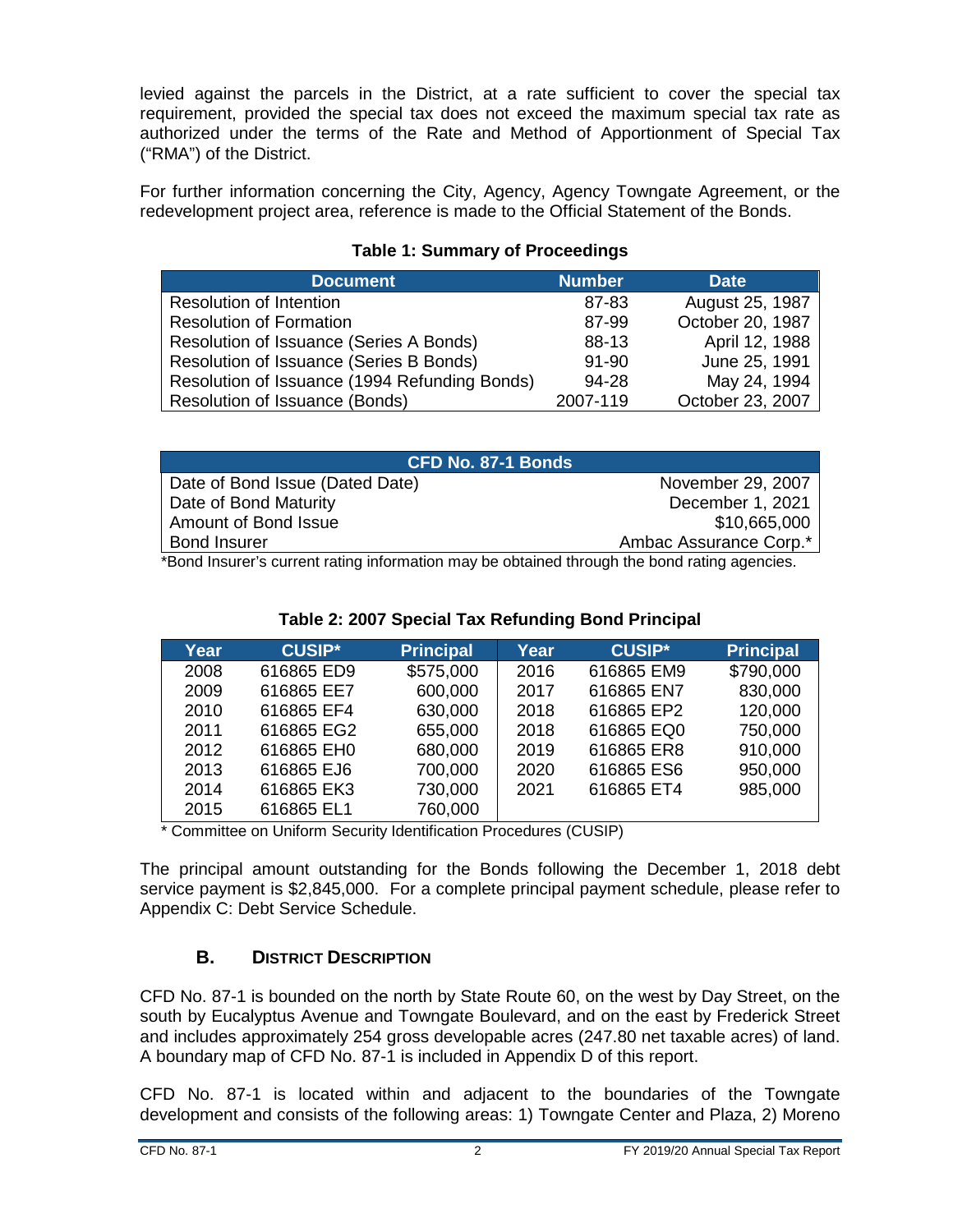Valley Mall, 3) Towngate Promenade, 4) Towngate Crossing, 5) Towngate Square, and 6) Fresco Apartment Homes, formerly Stonegate at Towngate Apartments.

#### **i. ASSESSED VALUATION**

<span id="page-7-1"></span><span id="page-7-0"></span>The following tables list the most recent assessed and historical assessed values for taxable property within the District.

| <b>Fiscal</b> | <b>Assessed Land</b> |    | <b>Assessed</b>        |    | <b>Total Assessed</b> |
|---------------|----------------------|----|------------------------|----|-----------------------|
| Year          | <b>Value</b>         |    | <b>Structure Value</b> |    | <b>Value</b>          |
| 2007/08       | \$<br>77,598,229     | \$ | 233, 227, 451          | \$ | 310,825,680           |
| 2008/09       | 83,203,113           |    | 292,577,793            |    | 375,780,906           |
| 2009/10       | 84,909,506           |    | 269,773,103            |    | 354,682,609           |
| 2010/11       | 86,180,297           |    | 225,085,220            |    | 311,265,517           |
| 2011/12       | 93,371,604           |    | 278,225,623            |    | 371,597,227           |
| 2012/13       | 93,563,138           |    | 247,463,314            |    | 341,026,452           |
| 2013/14       | 96,296,902           |    | 229,544,733            |    | 325,841,635           |
| 2014/15       | 110,810,809          |    | 281, 343, 815          |    | 392, 154, 624         |
| 2015/16       | 109,361,101          |    | 292,269,229            |    | 401,630,330           |
| 2016/17       | 113,473,963          |    | 303,617,372            |    | 417,091,335           |
| 2017/18       | 119,069,669          |    | 323,089,556            |    | 442, 159, 225         |
| 2018/19       | 121,957,728          |    | 333,922,936            |    | 455,880,664           |
| 2019/20       | 126,892,572          |    | 346,855,038            |    | 473,747,610           |

#### **Table 3: Historical Valuation**

Source: Assessed Values - Riverside County Property Tax Roll Information - Feb 2019.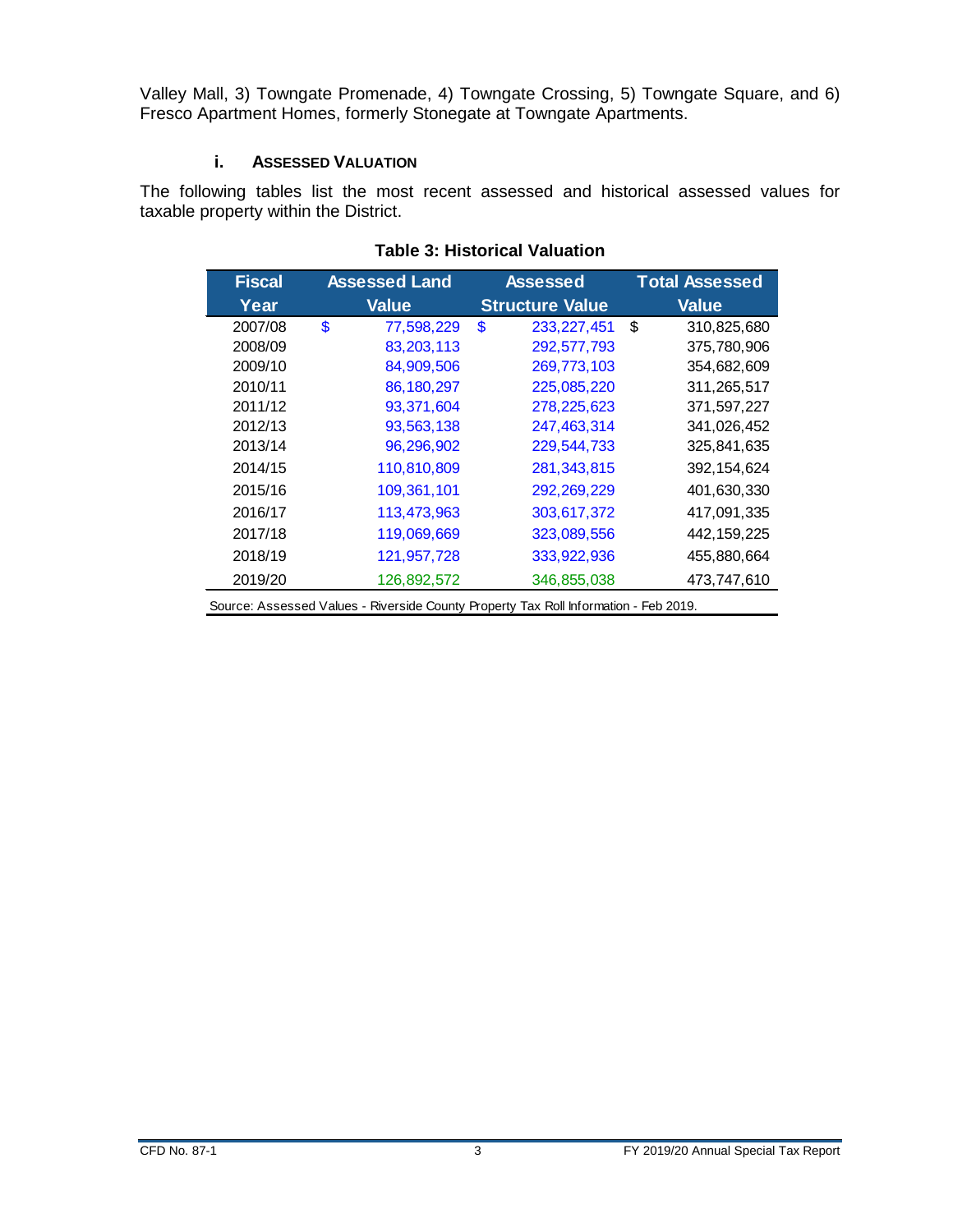#### **Table 4: Detailed Valuation**

<span id="page-8-0"></span>

| Assessor's                 |                                                                                            |                                |               | Development Taxable 2019/20 Assessed 2019/20 Assessed |                         | <b>Total 2019/20</b>     |
|----------------------------|--------------------------------------------------------------------------------------------|--------------------------------|---------------|-------------------------------------------------------|-------------------------|--------------------------|
| <b>Parcel Number</b>       | <b>Property Owner</b>                                                                      | <b>Status</b>                  | Acres         | <b>Land Value</b>                                     | <b>Structure Value</b>  | <b>Assessed Value</b>    |
| 291-110-017                | TOWNGATE ON MEMORIAL APARTMENTS                                                            | Developed                      | 26.09         | 17,686,800<br>-\$                                     | 84,844,620<br>\$        | \$<br>102,531,420        |
| 291-110-032<br>291-110-033 | MORENO VALLEY MALL HOLDING<br>MORENO VALLEY MALL HOLDING                                   | Developed<br>Developed         | 31.09<br>7.43 | 13,207,800<br>3,716,555                               | 52,601,508<br>8,916,984 | 65,809,308<br>12,633,539 |
| 291-110-034                | EL CORTE INGLES                                                                            | Developed                      | 9.58          | 6,880,341                                             | 11,660,786              | 18,541,127               |
| 291-110-035                | <b>SERITAGE SRC FINANCE</b>                                                                | Developed                      | 10.51         | 4,855,026                                             | 8,675,375               | 13,530,401               |
| 291-110-036                | <b>J C PENNEY PROP INC</b>                                                                 | Developed                      | 10.13         | 7,332,504                                             | 12,662,144              | 19,994,648               |
| 291-110-037                | <b>MACYS CALIF INC</b>                                                                     | Developed                      | 11.41         | 5,498,103                                             | 10,121,514              | 15,619,617               |
| 291-110-039<br>291-110-040 | COSTCO WHOLESALE CORP<br><b>NEAL T BAKER ENTERPRISES</b>                                   | Developed<br>Developed         | 12.69<br>0.79 | 6,216,703<br>903,008                                  | 10,386,976<br>689,560   | 16,603,679<br>1,592,568  |
| 291-110-041                | <b>CFT DEV</b>                                                                             | Developed                      | 0.79          | 1,018,759                                             | 1,050,595               | 2,069,354                |
| 291-570-001                | <b>BRIXTON ALTO SHOPPING CENTER</b>                                                        | Developed                      | 0.61          | 307,693                                               | 693,811                 | 1,001,504                |
| 291-570-002                | <b>BRIXTON ALTO SHOPPING CENTER</b>                                                        | Developed                      | 2.42          | 972,539                                               | 2,324,209               | 3,296,748                |
| 291-570-003                | <b>BRIXTON ALTO SHOPPING CENTER</b>                                                        | Developed                      | 2.08          | 1,043,970                                             | 2,725,639               | 3,769,609                |
| 291-570-005                | <b>BRIXTON ALTO SHOPPING CENTER</b>                                                        | Developed                      | 0.40<br>0.69  | 197,801                                               | 1,587,933               | 1,785,734                |
| 291-570-006<br>291-570-007 | <b>BRIXTON ALTO SHOPPING CENTER</b><br><b>BRIXTON ALTO SHOPPING CENTER</b>                 | Developed<br>Developed         | 2.30          | 346,155<br>923,087                                    | 1,027,485<br>2,318,713  | 1,373,640<br>3,241,800   |
| 291-570-008                | <b>BRIXTON ALTO SHOPPING CENTER</b>                                                        | Developed                      | 1.41          | 708,800                                               | 1,747,276               | 2,456,076                |
| 291-570-010                | <b>BRIXTON ALTO SHOPPING CENTER</b>                                                        | Developed                      | 3.30          | 1,324,192                                             | 2,686,852               | 4,011,044                |
| 291-570-011                | E D D INV CO                                                                               | Developed                      | 0.64          | 268,683                                               | 989,023                 | 1,257,706                |
| 291-570-013                | <b>BRIXTON ALTO EASTRIDGE</b>                                                              | Undeveloped 1                  | 0.76          | 387,915                                               | 12,084                  | 399,999                  |
| 291-570-014<br>291-570-015 | YANLOT DEV CORP<br><b>BRIXTON ALTO EASTRIDGE</b>                                           | Developed<br>Undeveloped 1     | 0.85<br>0.25  | 631,158<br>130,657                                    | 2,693,477<br>1,205      | 3,324,635<br>131,862     |
| 291-570-016                | <b>BRIXTON ALTO EASTRIDGE</b>                                                              | Undeveloped 1                  | 2.10          | 703,304                                               | 60,437                  | 763,741                  |
| 291-570-017                | <b>BRIXTON ALTO SHOPPING CENTER</b>                                                        | Developed                      | 0.80          | 813,196                                               | 461,542                 | 1,274,738                |
| 291-570-018                | <b>BRIXTON ALTO SHOPPING CENTER</b>                                                        | Developed                      | 0.91          | 456,047                                               | 1,148,367               | 1,604,414                |
| 291-570-019                | <b>BRIXTON ALTO SHOPPING CENTER</b>                                                        | Developed                      | 0.34          | 346,155                                               | 1,005,506               | 1,351,661                |
| 291-570-020                | <b>BRIXTON ALTO SHOPPING CENTER</b>                                                        | Developed                      | 0.49          | 247,253                                               | 1,467,052               | 1,714,305                |
| 291-570-021<br>291-570-022 | <b>BRIXTON ALTO SHOPPING CENTER</b><br><b>BRIXTON ALTO SHOPPING CENTER</b>                 | Developed<br>Developed         | 0.80<br>4.69  | 401,101<br>1,879,147                                  | 2,126,404<br>5,044,030  | 2,527,505<br>6,923,177   |
| 291-570-024                | <b>BRIXTON ALTO SHOPPING CENTER</b>                                                        | Developed                      | 2.96          | 1,186,828                                             | 3,098,945               | 4,285,773                |
| 291-570-026                | <b>BRIXTON ALTO SHOPPING CENTER</b>                                                        | Developed                      | 0.90          | 450,553                                               | 1,098,915               | 1,549,468                |
| 291-570-027                | <b>BRIXTON ALTO SHOPPING CENTER</b>                                                        | Developed                      | 3.40          | 1,703,320                                             | 3,428,619               | 5,131,939                |
| 291-570-028                | <b>BERAL</b>                                                                               | Developed                      | 1.18          | 419,060                                               | 1,981,204               | 2,400,264                |
| 291-570-029                | <b>BERAL</b><br><b>BERAL</b>                                                               | Developed                      | 1.25          | 441,043                                               | 99,713                  | 540,756                  |
| 291-570-030<br>291-570-031 | <b>BERAL</b>                                                                               | Developed<br>Developed         | 0.83<br>1.10  | 302,917<br>438,048                                    | 1,431,498<br>1,390,364  | 1,734,415<br>1,828,412   |
| 291-570-032                | <b>BERAL</b>                                                                               | Developed                      | 0.64          | 254,894                                               | 1,344,957               | 1,599,851                |
| 291-570-033                | <b>BERAL</b>                                                                               | Developed                      | 2.11          | 840,304                                               | 2,130,886               | 2,971,190                |
| 291-570-034                | <b>BERAL</b>                                                                               | Developed                      | 0.92          | 366,438                                               | 1,233,424               | 1,599,862                |
| 291-570-035                | <b>BERAL</b>                                                                               | Developed                      | 2.34          | 646,923                                               | 2,056,853               | 2,703,776                |
| 291-570-036<br>291-590-021 | BURLINGTON COAT FACTORY OF CALIF<br><b>GATEWAY CO</b>                                      | Developed<br>Developed         | 6.68<br>1.52  | 2,892,231<br>59,034                                   | 6,583,696<br>1,557,579  | 9,475,927<br>1,616,613   |
| 291-590-022                | <b>GATEWAY CO</b>                                                                          | Developed                      | 0.83          | 32,233                                                | 2,218,874               | 2,251,107                |
| 291-590-023                | LOWES HIW INC                                                                              | Developed                      | 14.29         | 9,071,928                                             | 7,216,415               | 16,288,343               |
| 291-590-025                | SC HOTEL MANAGEMENT CORP                                                                   | Developed                      | 0.95          | 1,315,897                                             | 2,875,873               | 4,191,770                |
| 291-590-033                | <b>GATEWAY CO</b>                                                                          | Developed                      | 1.77          | 53,819                                                | 4,862,562               | 4,916,381                |
| 291-590-034                | DAY MORENO VALLEY                                                                          | Developed                      | 3.53          | 1,559,485                                             | 7,279,489               | 8,838,974                |
| 291-590-037<br>291-590-038 | SOUTHERN CALIF DEV<br>MORENO VALLEY SLEEP ONE                                              | Developed<br>Developed         | 0.78<br>0.98  | 884,340<br>966,814                                    | 2,679,030<br>23,345     | 3,563,370<br>990,159     |
| 291-590-039                | 99 ONLY STORES                                                                             | Developed                      | 3.50          | 1, 157, 147                                           | 1,451,025               | 2,608,172                |
| 291-650-001                | LEW LA FAYETTE PROP                                                                        | Developed                      | 1.50          | 1,076,936                                             | 2,131,897               | 3,208,833                |
| 291-650-002                | <b>WINCO FOODS</b>                                                                         | Developed                      | 10.94         | 5,267,791                                             | 3,739,702               | 9,007,493                |
| 291-650-003                | <b>QUICK QUACK DEV II</b>                                                                  | Developed                      | 0.94          | 908,820                                               | 51,796                  | 960,616                  |
| 291-650-004                | <b>GATEWAY CO</b>                                                                          | Undeveloped 1                  | 1.96          | 74,674                                                | 24,049                  | 98,723                   |
| 291-650-005<br>291-650-006 | <b>GATEWAY CO</b><br><b>GATEWAY CO</b>                                                     | Undeveloped 1<br>Undeveloped 1 | 1.95<br>1.90  | 74,296<br>72,386                                      | 61,849<br>84,192        | 136,145<br>156,578       |
| 291-650-007                | <b>GATEWAY CO</b>                                                                          | Undeveloped 1                  | 1.56          | 59,431                                                | 166,508                 | 225,939                  |
| 291-650-033                | MV MMP INC                                                                                 | Developed                      | 2.31          | 1,675,019                                             |                         | 1,675,019                |
| 291-650-034                | <b>GATEWAY CO</b>                                                                          | Undeveloped 1                  | 1.74          | 66,292                                                | 35,645                  | 101,937                  |
| 291-650-020                | <b>GATEWAY CO</b>                                                                          | Undeveloped 1                  | 1.29          | 49,144                                                | 132,252                 | 181,396                  |
| 291-650-021<br>291-650-018 | <b>GRADY</b><br><b>SDG INV</b>                                                             | Developed<br>Developed         | 1.42          | 1,248,850                                             | 2,820,205               | 4,069,055                |
| 291-660-001                | <b>GATEWAY CO</b>                                                                          | Developed                      | 1.05<br>1.15  | 582,862<br>27,988                                     | 1,573,971<br>2,696,344  | 2,156,833<br>2,724,332   |
| 291-660-002                | <b>GATEWAY CO</b>                                                                          | Developed                      | 1.23          | 1,180,959                                             | 2,202,451               | 3,383,410                |
| 291-660-003                | <b>MAXEXO</b>                                                                              | Developed                      | 1.13          | 734,073                                               | 1,494,014               | 2,228,087                |
| 291-660-004                | <b>GALA DEV PARTNERS</b>                                                                   | Undeveloped 1                  | 1.13          | 1,072,272                                             | 105,210                 | 1,177,482                |
| 291-660-028                | AYRES MORENO VALLEY                                                                        | Developed                      | 2.76          | 2,665,662                                             | 6,296,588               | 8,962,250                |
| 291-660-029                | BRE POLYGON PROP OWNER                                                                     | Developed                      | 2.39          | 2,262,521                                             | 11,312,608              | 13,575,129               |
| 291-660-033<br>291-660-034 | <b>GATEWAY CO</b><br><b>GATEWAY CO</b>                                                     | Undeveloped 1<br>Developed     | 1.04<br>1.18  | 6,266<br>63,921                                       | 88,266<br>2,570,754     | 94,532<br>2,634,675      |
| 291-660-035                | LIU                                                                                        | Developed                      | 3.80          | 2,675,161                                             | 12,623,793              | 15,298,954               |
| 291-660-040                | <b>GATEWAY CO</b>                                                                          | Developed                      | 1.53          | 175,777                                               | 1,629,393               | 1,805,170                |
| 291-660-042                | <b>GATEWAY CO</b>                                                                          | Developed                      | 1.40          | 161,248                                               | 3,030,895               | 3, 192, 143              |
| 291-660-043                | <b>GATEWAY CO</b>                                                                          | Developed                      | 1.69          | 262,515                                               | 4,208,283               | 4,470,798                |
| Total                      |                                                                                            |                                | 247.80 \$     | 126,892,572 \$                                        | 346,855,038 \$          | 473,747,610              |
|                            | <sup>1</sup> APNs which are Undeveloped, but have constructed certain parcel improvements. |                                |               |                                                       |                         |                          |

1 APNs which are Undeveloped, but have constructed certain parcel improvements. Source: Assessed Values - Riverside County Property Tax Roll Information - Feb 2019.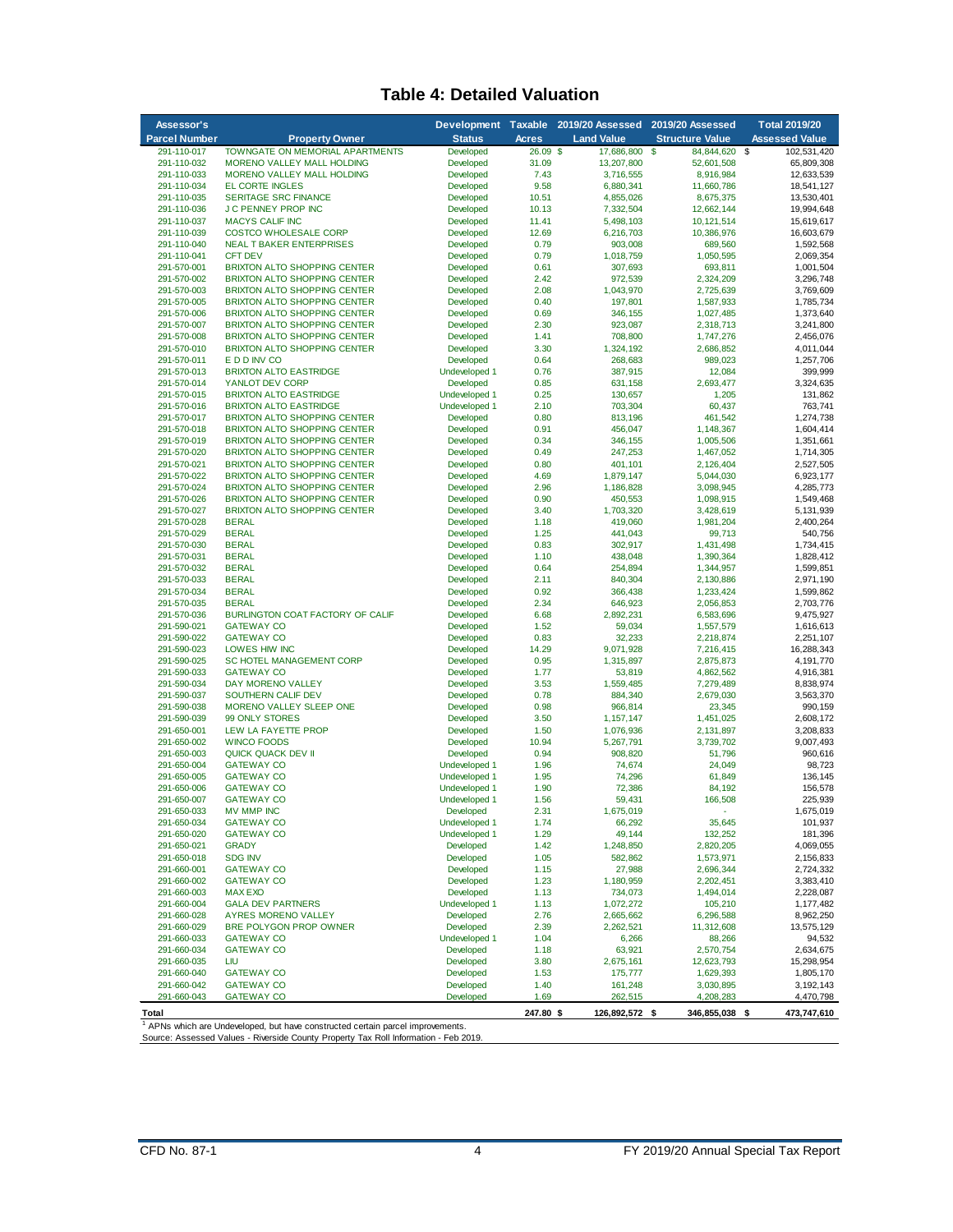#### **ii. DEVELOPMENT RESTRICTIONS**

<span id="page-9-0"></span>As of the date of this report, there have not been any significant amendments to land use entitlements or significant legislative, administrative, or judicial challenges to construction, development or to the use of any parcels in the District known to the City.

#### **iii. DEVELOPMENT STATUS**

<span id="page-9-1"></span>Table 5 is a summary of building permits (BP) issued for new construction and certificates of occupancy (CofO) issued on parcels subject to the special tax for fiscal year (FY) 2018/19, through March 2019.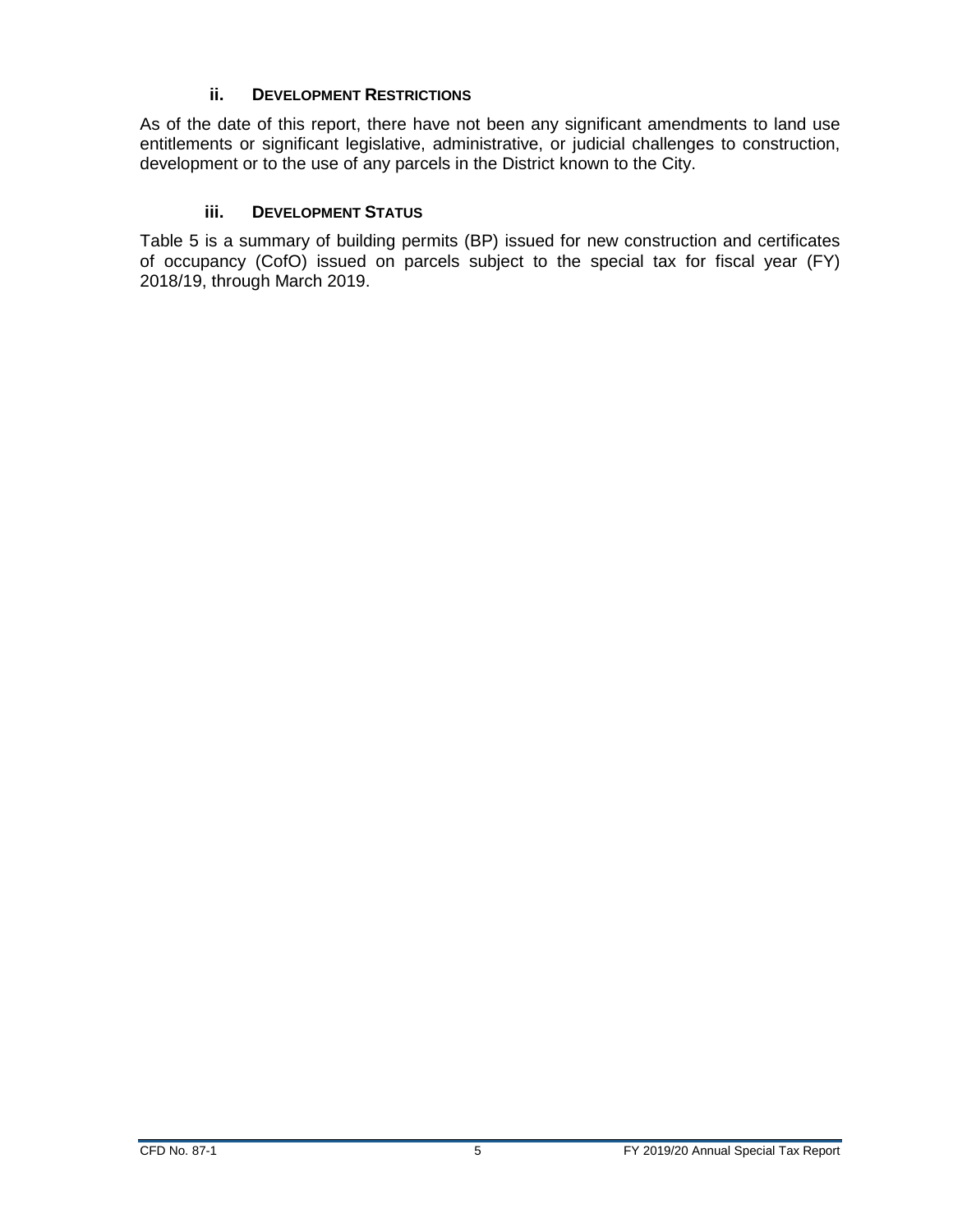#### **Table 5: Development Status**

<span id="page-10-0"></span>

| <b>APN</b>             | Permit Date <sup>1</sup>              | <b>Permit Description</b>                                                                                                                                                                                                                                                                                                                                                                                                                                                                      |
|------------------------|---------------------------------------|------------------------------------------------------------------------------------------------------------------------------------------------------------------------------------------------------------------------------------------------------------------------------------------------------------------------------------------------------------------------------------------------------------------------------------------------------------------------------------------------|
| 291110017              | 08/08/2018                            | CofO / Change of owner & business name for "Fresco Apartments" no changes to property - includes<br>3825sf leasing office, 11561sf pool area 1504sf fitness center, 1281sf rec center, 3328sf pool area 2                                                                                                                                                                                                                                                                                      |
| 291110032 <sup>2</sup> | 09/21/2018                            | TI / CofO For: "Torrid" Space 1147 (1st Floor) Moreno Valley Mall - Interior Tenant Improvement for Retail<br>Clothing Store - new interior partitions, fitting room complex/accessories, lighting, merchandise fixtures,<br>drinking fountain, accessories to existing restroom, modified circuitry to existing electrical panel as<br>required, modified distribution ductwork to existing HVAC as required, concealed Sensormatic security<br>system on existing storefront and entry doors |
| 291110032 <sup>2</sup> | 12/11/2018                            | TI / CofO - "Break Out Escape Room" Suite 2084 (Moreno Valley Mall - 2nd Floor) Total 3,393 SF<br>Includes: Construction of All New Interior Walls, New Doors, New Ceiling Metal and Wood Grids, New<br>Electrical Lighting and Interior Finishes (Combining Suites 2081, 2087 and 2084 Into One Suite)                                                                                                                                                                                        |
| 291110032              | $\overline{2}$<br>10/24/2018          | Moreno Valley Mall Amended Freeway sign                                                                                                                                                                                                                                                                                                                                                                                                                                                        |
| 291110032              | $\overline{a}$<br>06/25/2018          | CofO - Ashika Shoes in 1684sf of tenant space in suite # 1072 - no changes                                                                                                                                                                                                                                                                                                                                                                                                                     |
| 291110032              | $\overline{a}$<br>06/26/2018          | CofO for: Tobacco & Gifts" Space 2106 (No Changes) Total 1,617 SF - Moreno Valley Mall 2nd Floor                                                                                                                                                                                                                                                                                                                                                                                               |
| 291110032              | $\overline{a}$<br>07/16/2018          | CofO - Champions Barbershop in Suite 2063 of 2101 sf of tenant space - no changes                                                                                                                                                                                                                                                                                                                                                                                                              |
| 291110032              | $\overline{2}$<br>07/05/2018          | CofO Duke'Z Mens Store 3380 SF retail clothing store                                                                                                                                                                                                                                                                                                                                                                                                                                           |
| 291110032 <sup>2</sup> | 08/24/2018                            | CofO For: " Sam and Kaiman, Inc. dba La Michoacana Ice Cream" Moreno Valley Mall 2nd Floor Space<br>No. 2093 - Total 668 SF - Includes The Removal of Existing Front Counter Case and Replacement                                                                                                                                                                                                                                                                                              |
| 291110032              | $\overline{\mathbf{c}}$<br>01/17/2019 | CofO (owner change only) for Moreno Valley Mall, LLC ste #1206; (2689 s.f.)                                                                                                                                                                                                                                                                                                                                                                                                                    |
| 291110032 <sup>2</sup> | 03/25/2019                            | CofO For: "Sweet Sweet Delight" Space No. 2120 (Candy Store) - Moreno Valley Mall 2nd Floor - Total<br>460 SF (no interior/exterior changes)                                                                                                                                                                                                                                                                                                                                                   |
| 291110032              | $\overline{a}$<br>02/11/2019          | CofO for "Emlo Development Consulting" (office) - Ste 2090 - no changes                                                                                                                                                                                                                                                                                                                                                                                                                        |
| 291110032 <sup>2</sup> | 02/27/2019                            | CofO For: "Melba By Nabiyeva" Moreno Valley Mall Retail Clothing Store, Suite 2214 (2nd Floor) Total<br>1,020 SF - Includes Removal of (1) Non-Load Bearing Pony Wall, Cap off Plumbing for Previous Hair<br>Sinks, and (1) New 5' 9" Partition Wall; 03/11/2019 Revised - Pony Wall to Remain.                                                                                                                                                                                                |
| 291110034              | 03/25/2019                            | Phase 1 Interior Demo (Old Gottschalks Store - Moreno Valley Mall) Includes: demo of non load bearing<br>walls, ceilings, non emergency lighting, doors, restrooms, kitchen and flooring for future Phase 2 tenant<br>improvement - Total 152,912 SF                                                                                                                                                                                                                                           |
| 291110039              | 03/04/2019                            | Costco - Install New Hearing Aid Booth, Run Power and Condensate Line to Booth and Casework and<br><b>Finish Upgrades</b>                                                                                                                                                                                                                                                                                                                                                                      |
| 291570001              | 06/22/2018                            | TI / CofO - Sherwin Williams Moreno Valley in Suite W1, 2, & 4 of 4505sf tenant space - new walls,<br>ceiling, lighting, finishes, plumbing, electrical and HVAC ductwork, no exterior changes **includes Fire<br>chem class**                                                                                                                                                                                                                                                                 |
| 291570001              | 06/22/2018                            | CofO - Pho Ha Nguyen in 2873sf of tenant space suite K6 - no changes                                                                                                                                                                                                                                                                                                                                                                                                                           |
| 291570003              | 09/07/2018                            | CofO For: "Sarath Hernandez, DBA State Farm Agency" Suite B3 (no interior/no exterior changes)<br>Insurance Office Only - Total 900 SF                                                                                                                                                                                                                                                                                                                                                         |
| 291570008              | 02/27/2019                            | CofO For: Unlimited R US, Inc. (Metro PCS) Suite F1 - No Interior/Exterior Changes - Total 1,125 SF                                                                                                                                                                                                                                                                                                                                                                                            |
| 291570027              | 12/06/2018                            | CofO For: "Partners Personnel-Inland Moreno Corp" Suites E6-7 (no interior/exterior changes) Office Use -<br><b>Total 2,709 SF</b>                                                                                                                                                                                                                                                                                                                                                             |
| 291570030              | 08/07/2018                            | CofO - Yogurtland Moreno Valley in 1451sf of tenant space in suite A-2 (no changes, change of<br>ownership)                                                                                                                                                                                                                                                                                                                                                                                    |
| 291590038              | 03/01/2019                            | CofO & NEW COMMERCIAL BUILDING "SIT N SLEEP" - TOTAL 8,847 SQ FT WITH CANOPY 145 SQ<br>FT (PA16-0052)                                                                                                                                                                                                                                                                                                                                                                                          |
| 291650002              | 12/26/2018                            | TI - "WINCO" Includes: Replace Existing Seafood and Combination Oven, Replace Epoxy Flooring,<br>Replace Service Seafood Case and Adding (3) New Reach-In Doors to Service Deli Cooler                                                                                                                                                                                                                                                                                                         |
| 291650003              | 08/27/2018                            | CofO: New Tunnel 3509sf Car Wash Facility with staff and vacuum parking spaces; 364 SF canopy at<br>entry lanes & 2,136 SF canopy at vacuum parking (Trash Enclosure Under Separate Permit)                                                                                                                                                                                                                                                                                                    |
| 291650008              | 03/19/2019                            | Fairfield Inn & Suites Marriott - 14'x25' Pool, 10'x10' Spa, 27'x11.5' pool/spa equipment building, 140<br>I.f.block wall w/ windows, 2 man gates                                                                                                                                                                                                                                                                                                                                              |
| 291650021              | 11/06/2018                            | TI / CofO - Burger IM - 1085 s.f. for new restaurant - new restroom, kitchen w/ hood, walk-in<br>cooler/freezer, small dining room - SCE Customer **inspections from 12/4/18 on are new contractor**                                                                                                                                                                                                                                                                                           |
| 291660028              | 02/06/2019                            | CofO For: "Ayres Hotel" (originally under B0703376) Created For: Sub Leases Purposes Only                                                                                                                                                                                                                                                                                                                                                                                                      |
| 291660034              | 12/18/2018                            | TI / CofO - Red Wing in Suite B of 1375sf of tenant space (racking on separate permit)                                                                                                                                                                                                                                                                                                                                                                                                         |

 $^2$  291110032 is the Mall's common area and includes smaller (non-anchor) businesses<sup>.</sup><br><sub>Source: ACP</sub> <sup>1</sup> Permit Date represents date the permit for certificate of occupancy or tenant improvement was issued, not the date of the final inspection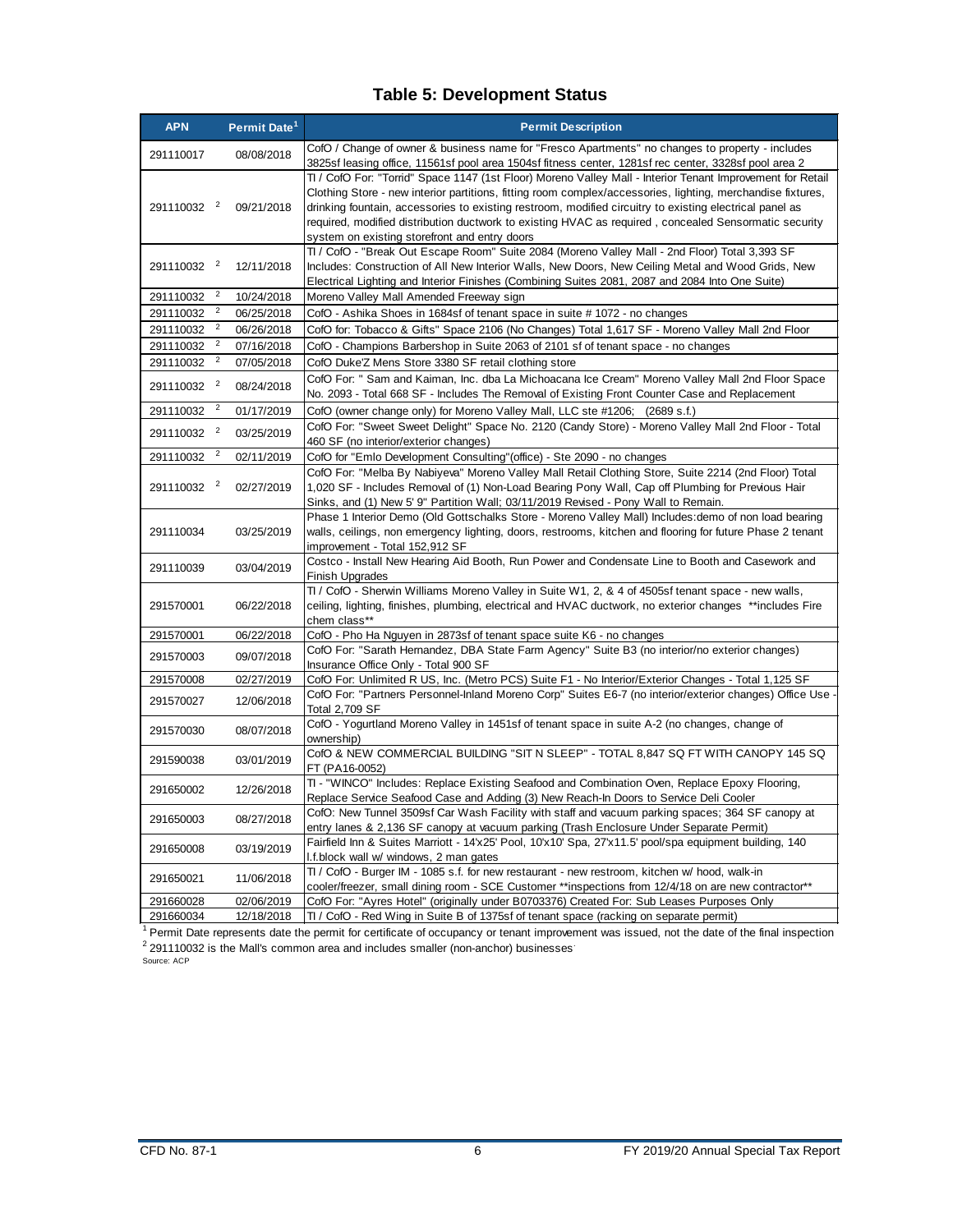## **C. PUBLIC FACILITIES**

<span id="page-11-0"></span>The public facilities were developed in two phases. Bond proceeds were used to acquire the following public facilities:

#### Phase One Public Improvements

Road improvements to include certain grading, paving, base, curbs, gutters, sidewalks, landscaping, sewers, drainage, intersection work, street lights, signing, striping, traffic signals, irrigation conduit and utilities, together with appurtenances and appurtenant work on Eucalyptus Avenue (formerly Eastridge Avenue), Heritage Way, a segment of Towngate Circle, Centerpoint Drive, and Frederick Street, as well as storm drain improvements, water and sewer improvements, and construction of a freeway ramp.

#### Phase Two Public Improvements

Road improvements to include certain grading, paving, base, curbs, gutters, sidewalks, landscaping, drainage, intersection work, street lights, signing, striping, traffic signal, irrigation conduit and utilities, together with appurtenances and appurtenant work on Campus Parkway, Gateway Drive, Eucalyptus Avenue (formerly Eastridge Avenue, northwest to southeast), Eucalyptus Avenue (northeast to southwest), and Day Street, as well as storm drain improvements, sewer improvements, a sewer lift station, detention basin, purchase of right-of way, and construction of a freeway ramp.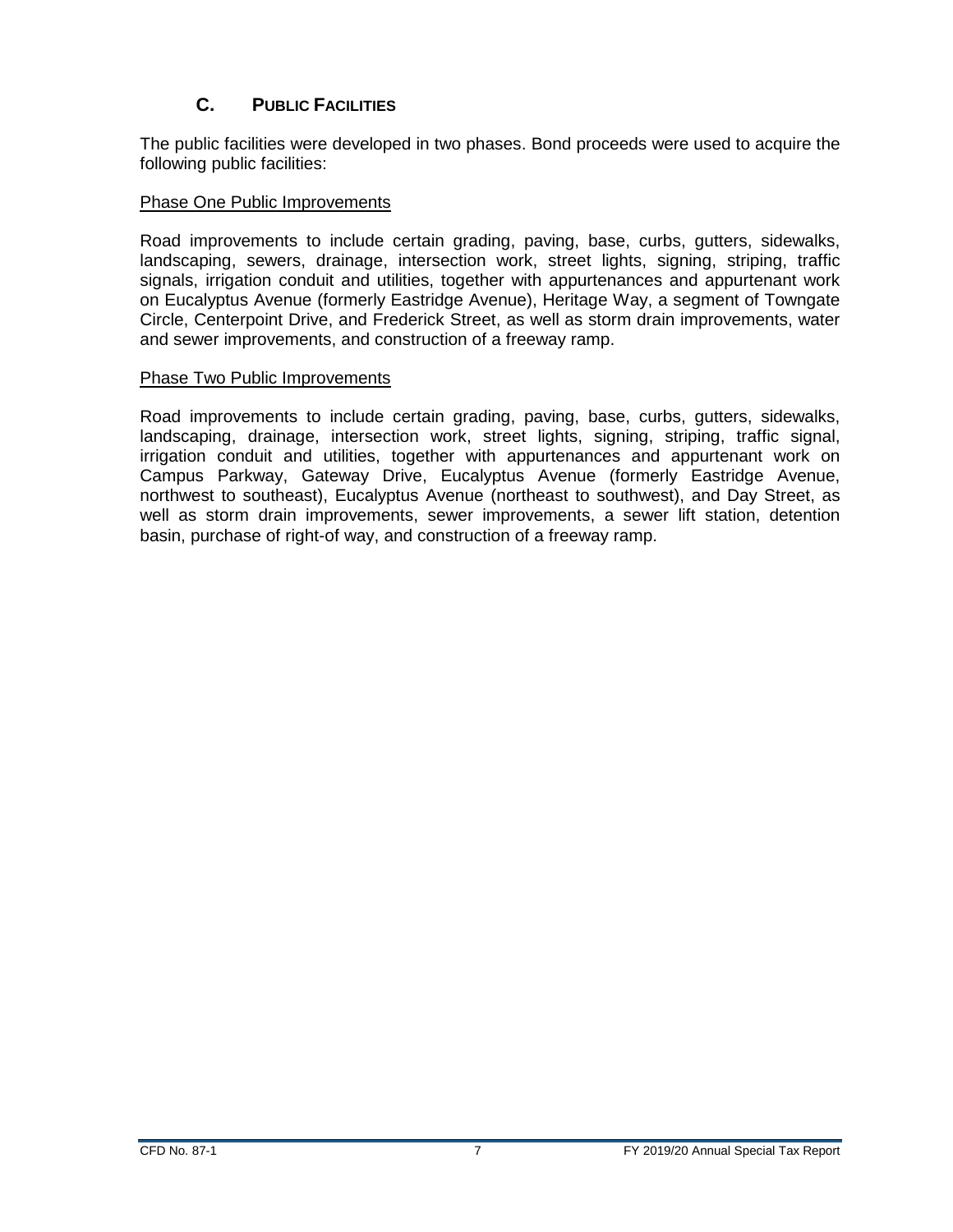# <span id="page-12-0"></span>**II. FINANCIAL INFORMATION**

#### **A. FINANCIAL STATEMENTS**

<span id="page-12-1"></span>The City's audited financial statements for the period ending June 30, 2019, will be filed separately with the Electronic Municipal Market Access (EMMA) service provided by the Municipal Securities Rulemaking Board [\(www.emma.msrb.org\)](http://www.emma.msrb.org/) and are hereby incorporated by reference into this report. In addition, the audited financial statements will be available from the City's Financial & Management Services Department and available for review on the City's website at [www.moval.org.](http://www.moval.org/) The City's audited financial statements are provided solely to comply with the Continuing Disclosure Agreement. No funds or assets of the City have been pledged or are required to be allocated for the payment of debt service on the Bonds.

#### **B. DESCRIPTION OF FUNDS**

<span id="page-12-3"></span><span id="page-12-2"></span>Article III of the Bond Indenture requires the Trustee to establish and maintain the following funds and accounts.

#### **i. SPECIAL TAX FUND**

The Trustee shall transfer available monies from the Special Tax Fund in accordance with the Bond Indenture (Section 3.2).

#### **a) Administrative Expense Account**

The Trustee in accordance with the Bond Indenture (Section 3.3) shall, not less than annually, transfer payment of funds to the Administrative Expense Account.

#### **b) Principal and Interest Accounts**

The principal and interest due on the Bonds until maturity shall be paid by the Trustee from the Principal and Interest Accounts. In accordance with the Bond Indenture (Section 3.4), the Trustee shall transfer the payment of principal prior to each December 1 and interest prior to each June and December 1. Payment shall be applied first to the Interest Account, then to the Principal Account from the Special Tax Fund. If the amounts in the Special Tax Fund are inadequate, any deficiency shall be made up by the Reserve Account.

The payment of interest, as set forth in the Bond Indenture (Section 3.4[a]), shall equal the amount of interest due on the Bonds as of the interest payment date and include any amount of prior unpaid interest.

The payment of principal, as set forth in the Bond Indenture (Section 3.4[b]), shall equal the amount of the principal payment due on December 1 and any unpaid principal amount due from the previous December 1.

#### **c) Redemption Account**

As set forth in the Bond Indenture (Section 3.5), the Redemption Account is available for the purpose of paying the interest, principal, and premiums, if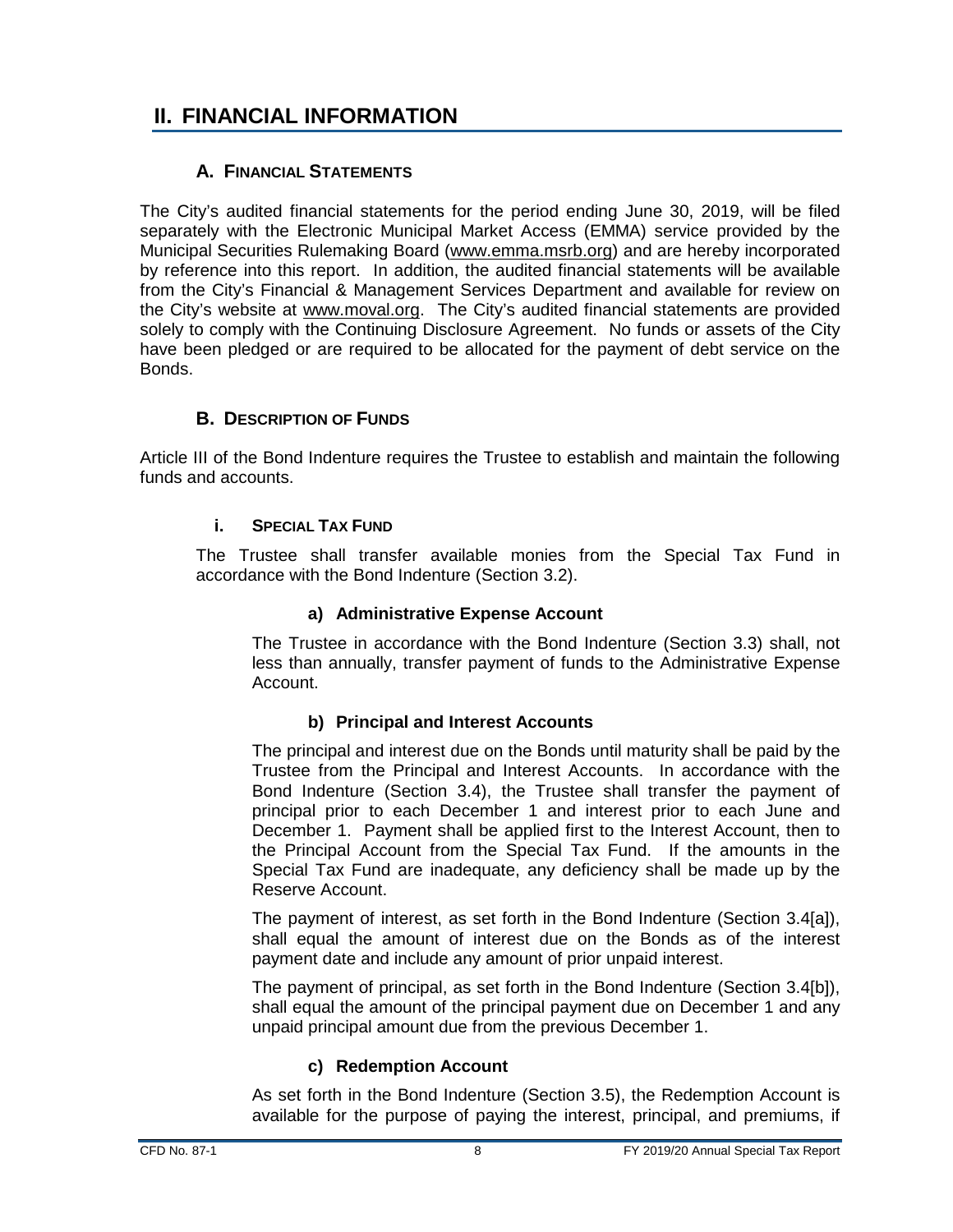any, on the Bonds called for optional redemption. This fund shall be used solely for the purpose of redeeming Bonds.

#### **d) Reserve Account**

The Reserve Account, as set forth in the Bond Indenture (Section 3.6), is established to maintain an amount equal to the Reserve Requirement. The Reserve Account will be used solely to pay principal and interest on the Bonds in the event that the monies in the Interest and Principal Accounts are insufficient to pay the principal and interest due on any payment date or any required transfer to the Rebate Fund in accordance with the Bond Indenture.

As set forth in the Bond Indenture, monies in the Reserve Account in excess of the Reserve Requirement are to be transferred to the Interest Account to pay interest on the Bonds.

#### <span id="page-13-0"></span>**ii. REBATE FUND**

Per the Bond Indenture (Section 3.7), the Trustee shall establish and maintain the Rebate Fund, which is separate from any other fund. All money at any time deposited in the Rebate Fund, Rebate Account, or Alternative Penalty Account shall be held by the Trustee for payment to the United States Treasury.

#### **a) Rebate Account**

The Rebate Account shall be maintained by the Trustee in accordance with Section 3.7(i) of the Bond Indenture.

#### **b) Alternative Penalty Account**

The Alternative Penalty Account shall be maintained by the Trustee in accordance with Section 3.7(ii) of the Bond Indenture.

#### **c) Rebate Liability**

With regard to the Bonds, the Arbitrage Rebate Consultant shall prepare the computations for the arbitrage rebate liability for each account requiring an arbitrage calculation. The first installment computation for the Bonds was due November 29, 2012, five years from the dated date of the Bonds. For Arbitrage purposes, the 8038G tax certificate treats the Bonds and the Agency's 2007 Tax Allocation Bonds, Series A as a single issue. As such, the Arbitrage Report contains the combined calculation for both issues. The table below reflects the cumulative arbitrage calculation through November 29, 2017. The next installment computation for the Bonds is due November 29, 2022.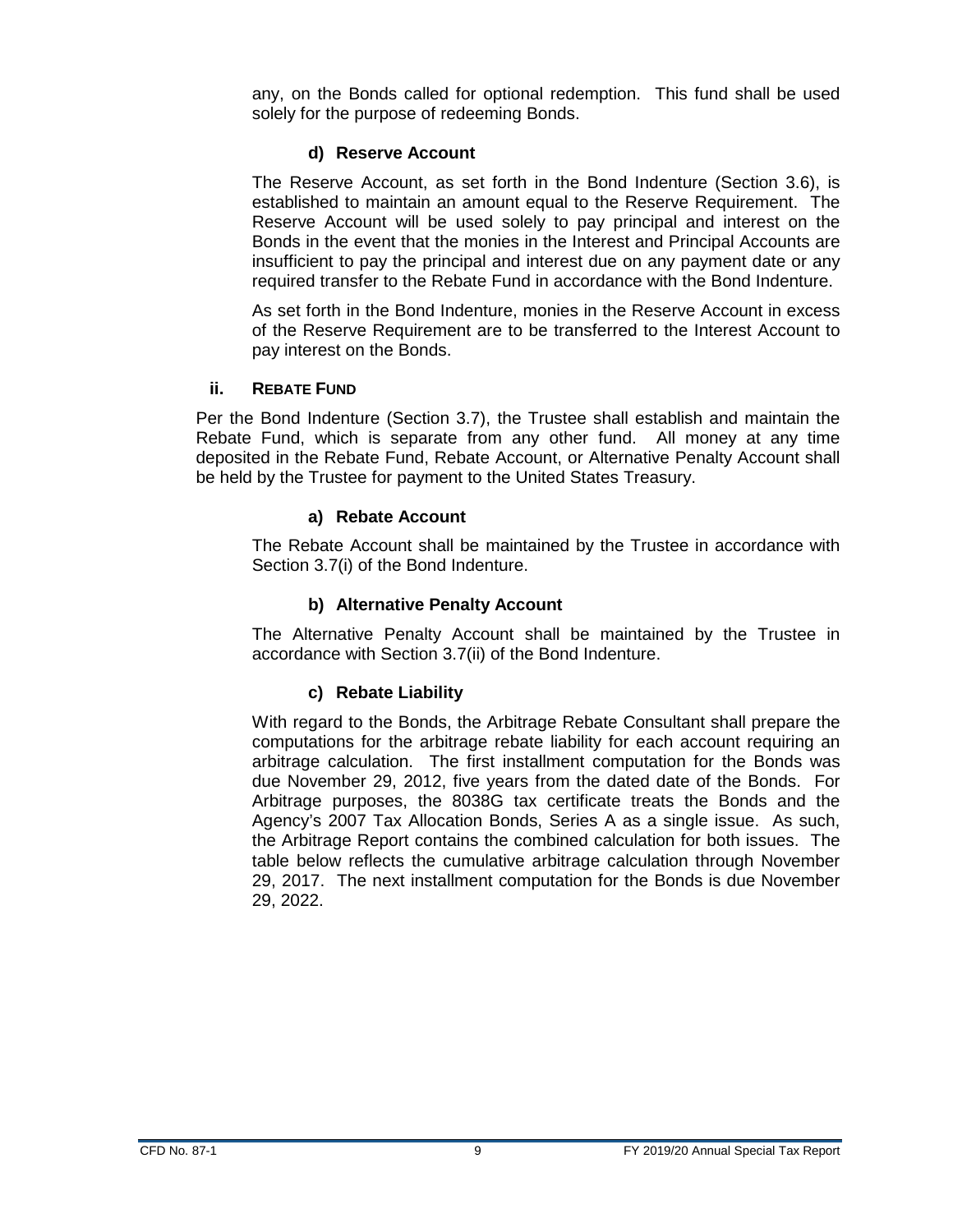<span id="page-14-2"></span>

| <b>Arbitrage Rebate Liability</b><br>For the Period November 29, 2007 - November 29, 2017 |                    |
|-------------------------------------------------------------------------------------------|--------------------|
| Costs of Issuance - 87-1 Refunding Bonds                                                  | \$<br>549.06       |
| Costs of Issuance - 2007 TAB                                                              | 189.73             |
| Improvement - 2007 TAB (Unrestricted)                                                     | 3,808,308.47       |
| Improvement - 2007 TAB (Restricted)                                                       | 2,521,864.44       |
| Reserve - 87-1 Refunding Bonds                                                            | 604,935.76         |
| <sup>1</sup> FV Computation Date Credit - 11/29/08                                        | 2,221.93           |
| FV Computation Date Credit - 11/29/09                                                     | 2,204.52           |
| FV Computation Date Credit - 11/29/10                                                     | 2,113.26           |
| FV Computation Date Credit - 11/29/11                                                     | 2,039.10           |
| FV Computation Date Credit - 11/29/12                                                     | 1,979.98           |
| FV Computation Date Credit - 11/29/13                                                     | 1,934.02           |
| FV Computation Date Credit - 11/29/14                                                     | 1,876.35           |
| FV Computation Date Credit - 11/29/15                                                     | 1,819.77           |
| FV Computation Date Credit - 11/29/16                                                     | 1,732.81           |
| Computation Date Credit - 11/29/17                                                        | 1,670.00           |
| Total                                                                                     | \$<br>6,955,439.20 |
| <b>Rebate Liability (90% of Total)</b>                                                    |                    |

#### **Table 6: Arbitrage Calculation Summary**

 $1$  FV = Future Value

Source: Arbitrage Rebate Calculation dated March 2018 prepared by Willdan Financial Services

#### <span id="page-14-0"></span>**iii. COSTS OF ISSUANCE FUND**

In accordance with the Bond Indenture (Section 3.9), the Trustee has disbursed all monies from the Costs of Issuance Fund. During FY 2008/09, all remaining monies were transferred by the Trustee to the Surplus Fund and the Costs of Issuance Fund was closed.

#### <span id="page-14-1"></span>**iv. SURPLUS FUND**

After all transfers have been made as required by the Bond Indenture (Sections 3.3 thru 3.7), all remaining amounts in the Special Tax Fund, if any, shall be transferred to the Surplus Fund. Monies remaining in this fund may be used for payment of interest, principal, administrative expenses, replenishment of the Reserve Fund, reduction of next year's special tax levy, or for any other lawful purpose.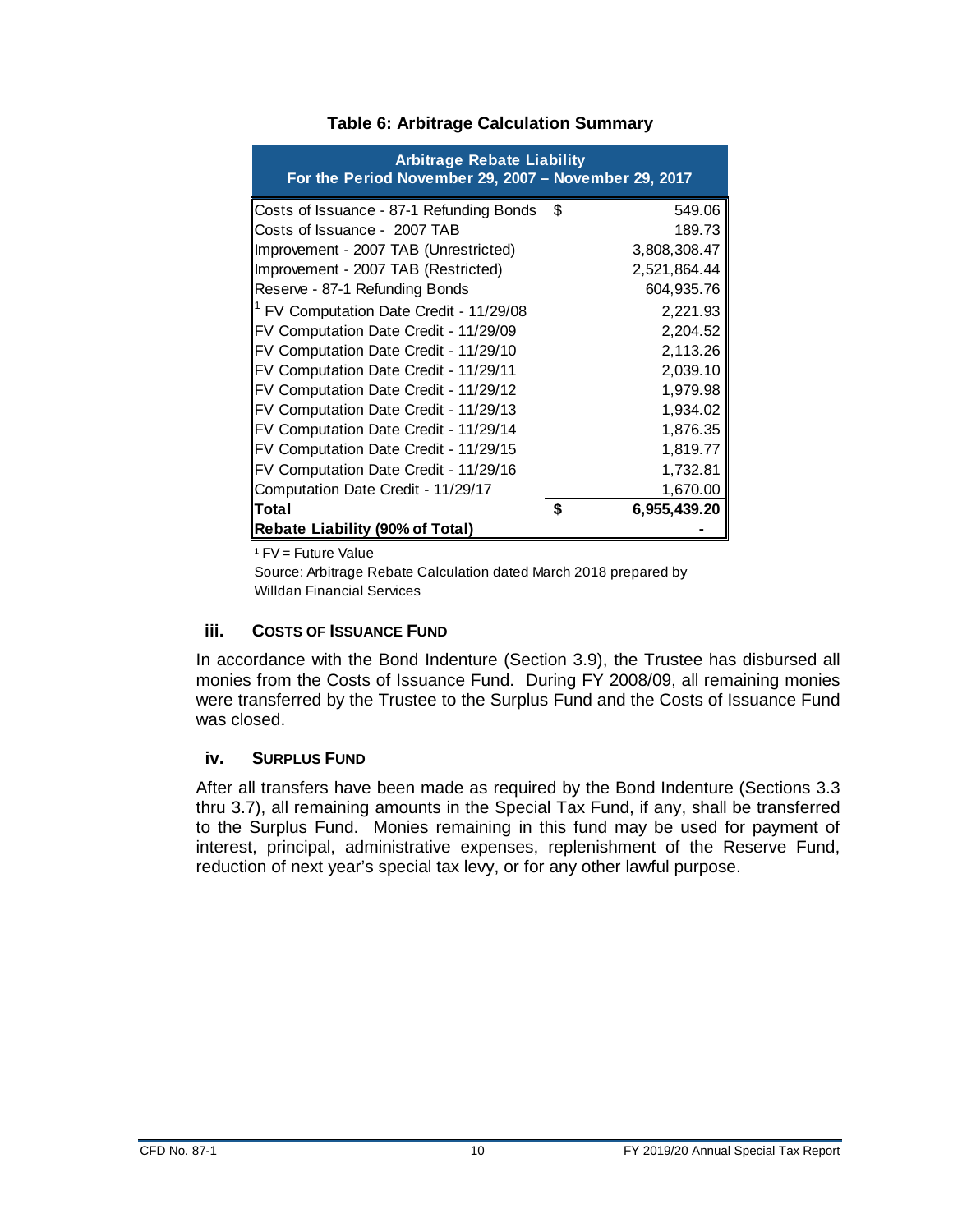## **C. FUND BALANCES**

<span id="page-15-1"></span><span id="page-15-0"></span>All TI for FY 2017/18 has been received and transferred to the Trustee in compliance with the Bond Indenture. The Bonds were primarily issued for refunding purposes. As such, no proceeds were allocated for the establishment or funding of an Acquisition and Construction Fund.

| <b>Fund / Account</b>                 | <b>Balance as of</b><br>February 28, 2019 |
|---------------------------------------|-------------------------------------------|
| Special Tax Fund                      | \$<br>732,686.53                          |
| Interest Account                      | 9,395.07                                  |
| <b>Principal Account</b>              | 297.48                                    |
| <b>Redemption Account</b>             |                                           |
| Reserve Account <sup>1</sup>          | 1,034,267.15                              |
| <b>Administration Expense Account</b> |                                           |
| Lehman Bros. Investment Agreement     | 538.330.52                                |
| Rebate Fund                           |                                           |
| Cost of Issuance Fund                 |                                           |
| Surplus Fund                          | 0.35                                      |

#### **Table 7: Fund Balances**

<sup>1</sup> Funds in the Reserve Account reflect an amount at least equal to the Reserve Requirement. The Reserve Requirement for FY 2019/20 is \$1,028,631.26.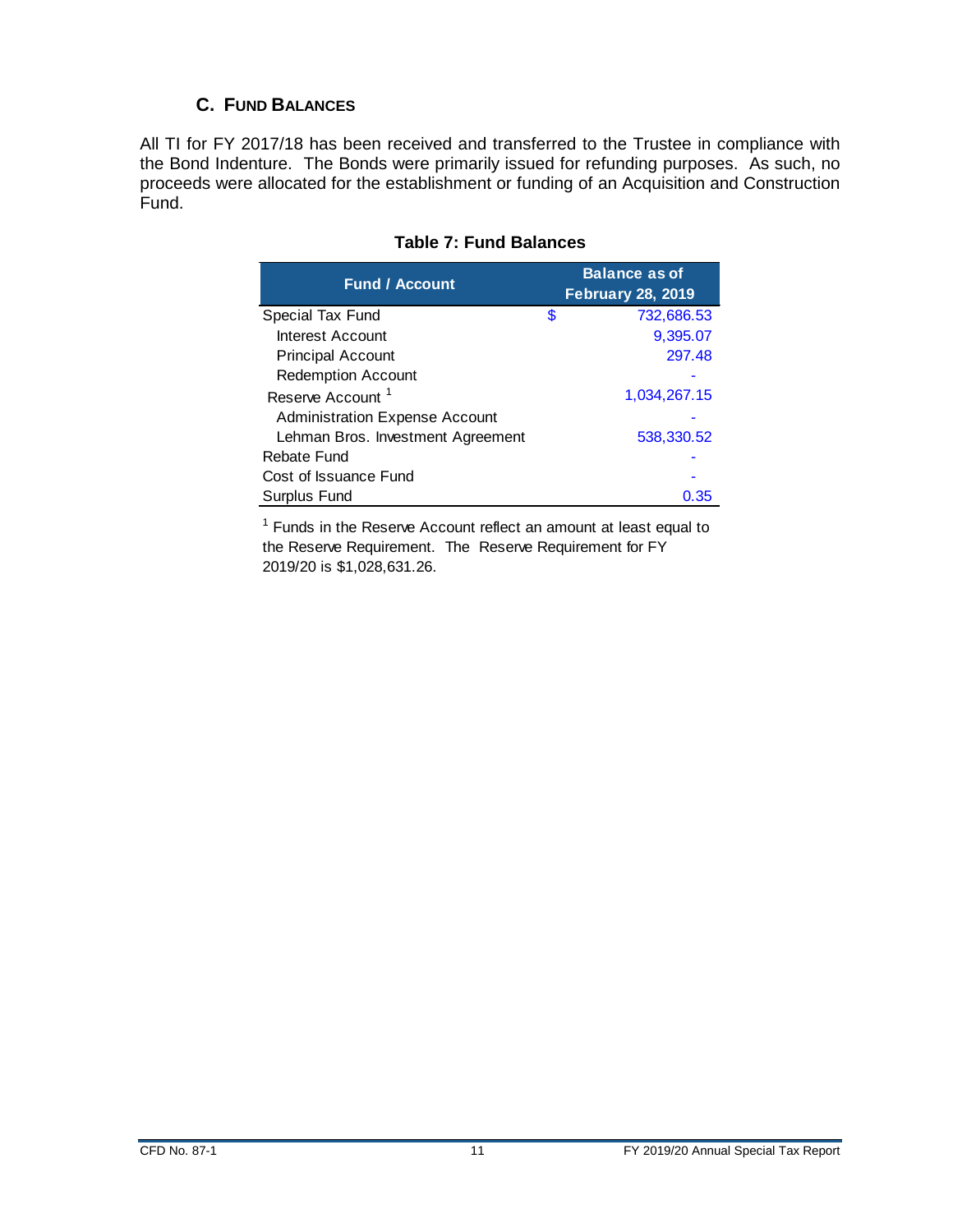# <span id="page-16-0"></span>**III. COMPUTATION OF THE SPECIAL TAX REQUIREMENT**

#### **A. ADMINISTRATIVE EXPENSES**

<span id="page-16-1"></span>The administrative expense categories are described below. The estimates for these administrative expenses are set forth in Section III.B of this report, Special Tax Requirement. Expenses of this type shall be paid from the Special Tax Fund or the Surplus Fund (Sections 3.3 and 3.8 of the Bond Indenture).

#### **i. SPECIAL TAX REPORT AND ADMINISTRATION**

<span id="page-16-2"></span>This expense relates to the cost for preparing the Special Tax Report, Continuing Disclosure Report, delinquency monitoring and the special tax installment information to submit to the County of Riverside.

#### <span id="page-16-3"></span>**ii. TRUSTEE FEES**

This expense relates to the fees for the Trustee's services associated with bond and fund administration.

#### <span id="page-16-4"></span>**iii. ARBITRAGE REBATE CALCULATION**

This expense is related to the costs of calculating the arbitrage rebate as required by Federal Law.

#### <span id="page-16-5"></span>**iv. PROFESSIONAL SERVICES**

This expense relates to the costs for preparation and dissemination of significant event reports associated with CFD No. 87-1, which may include disclosure and legal counsel services.

#### **v. CITY COSTS – PERSONNEL**

<span id="page-16-6"></span>This estimated cost relates to the City's expense for coordinating the consultants, attorneys, bankers, investment bankers, and other administrative contractors, as well as administrative services and project management provided by the City staff in monitoring tax installments, foreclosure proceedings, bond proceedings, and compliance with related laws.

#### <span id="page-16-7"></span>**vi. CITY COSTS – ACCOUNTING**

This expense relates to the cost of the City's accounting of the Bond proceeds, fund monitoring, and administration of the debt service requirements, as well as costs associated with outside auditors.

#### <span id="page-16-8"></span>**vii. CITY COSTS – GENERAL ADMINISTRATION**

This expense relates to the cost of the City's general administrative services, overhead for personnel support, building rental and maintenance, insurance, City Council support, City Manager support, purchasing, communications, etc.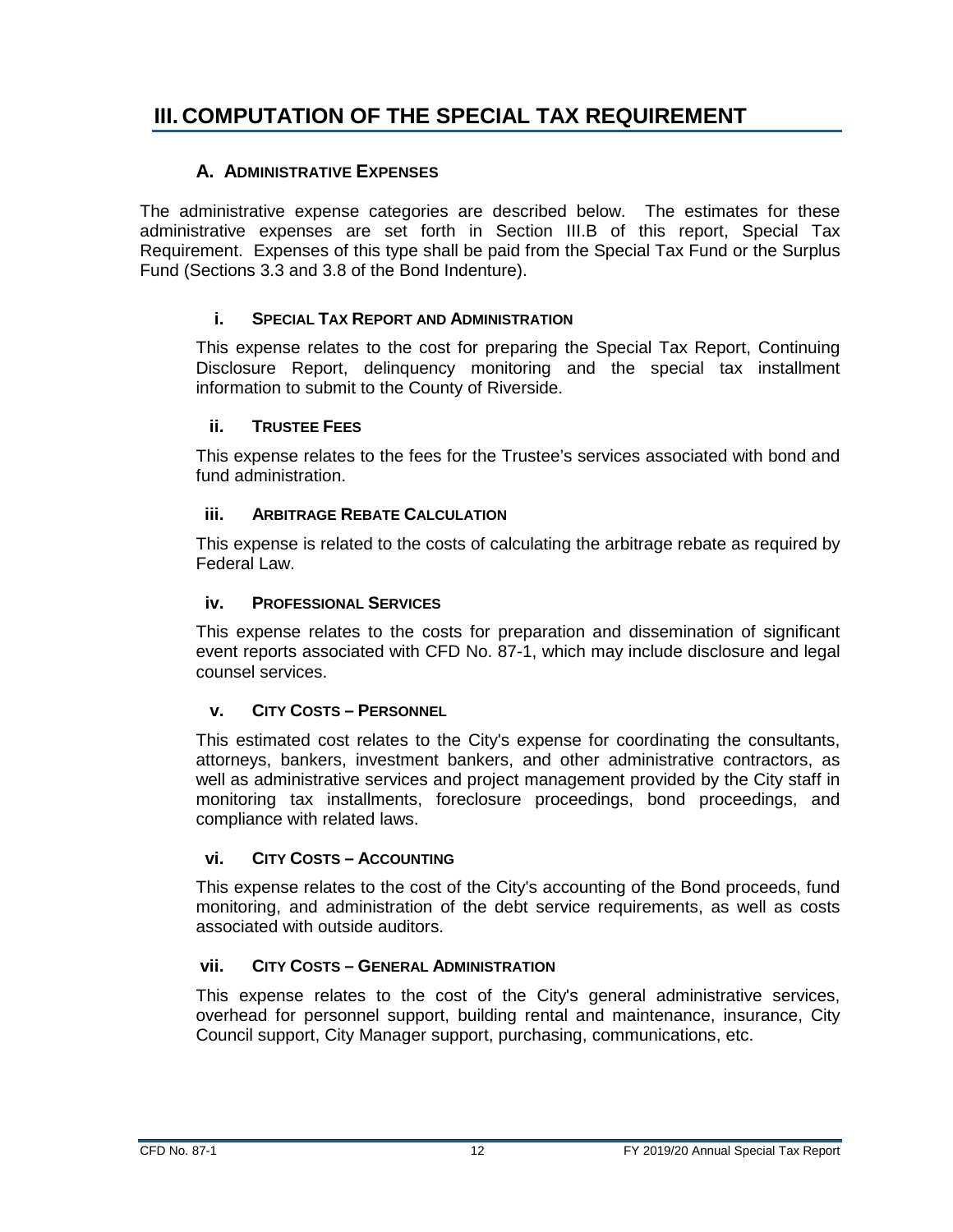#### <span id="page-17-0"></span>**viii. COUNTY COSTS**

This expense includes the Riverside County fees to levy and collect the tax installments on the property tax bills. Riverside County will assess additional fees for any adjustments made to the property tax bills.

#### <span id="page-17-1"></span>**B. SPECIAL TAX REQUIREMENT**

<span id="page-17-2"></span>

| <b>GROSS REQUIREMENT</b>                                                                                                        |                 |
|---------------------------------------------------------------------------------------------------------------------------------|-----------------|
| <b>Annual Debt Service</b>                                                                                                      | \$1,028,631.26  |
| Reserve Fund Replenishment<br><b>Total Debt Requirement</b>                                                                     | \$1,028,631.26  |
| Administrative Expenses:                                                                                                        |                 |
| Special Tax Report & Administration                                                                                             | \$<br>52,090.00 |
| <b>Trustee Fees</b>                                                                                                             | 2,000.00        |
| Arbitrage Rebate Calculation                                                                                                    | 500.00          |
| <b>Professional Services</b>                                                                                                    | 1,950.00        |
| Personnel                                                                                                                       | 31,798.00       |
| Accounting                                                                                                                      | 37,230.00       |
| <b>General Administration</b>                                                                                                   | 20,996.00       |
| <b>Total Administrative Expenses</b>                                                                                            | \$146,564.00    |
| County Costs:                                                                                                                   |                 |
| County Tax Roll Fees                                                                                                            | \$              |
| <b>Total County Administrative Expenses</b>                                                                                     | \$              |
| <b>TOTAL GROSS REQUIREMENT</b>                                                                                                  | \$1,175,195.26  |
| <b>CREDITS: INTEREST EARNINGS, TRANSFERS &amp; TAX CONTRIBUTIONS</b>                                                            |                 |
|                                                                                                                                 |                 |
| Interest Earnings (Estimated)                                                                                                   | \$              |
| Surplus Reserve Fund Credit                                                                                                     |                 |
| <b>Total Interest Earnings and Transfers</b>                                                                                    | \$              |
| Tax Increment Contribution/Recognized Obligation Payment Schedule (ROPS) <sup>1</sup><br>Prior Year Tax Contribution Adjustment | \$1,175,195.26  |
| <b>Total Tax Increment/ROP Contributions</b>                                                                                    | \$1,175,195.26  |
| <b>ERAF Shift</b>                                                                                                               | \$              |
| <b>TOTAL CREDITS</b>                                                                                                            | \$1,175,195.26  |
| TOTAL NET SPECIAL TAX REQUIREMENT                                                                                               | \$              |

#### **Table 8: Special Tax Requirement FY 2019/20**

<sup>1</sup> The ROPS amount is approved through June 2020.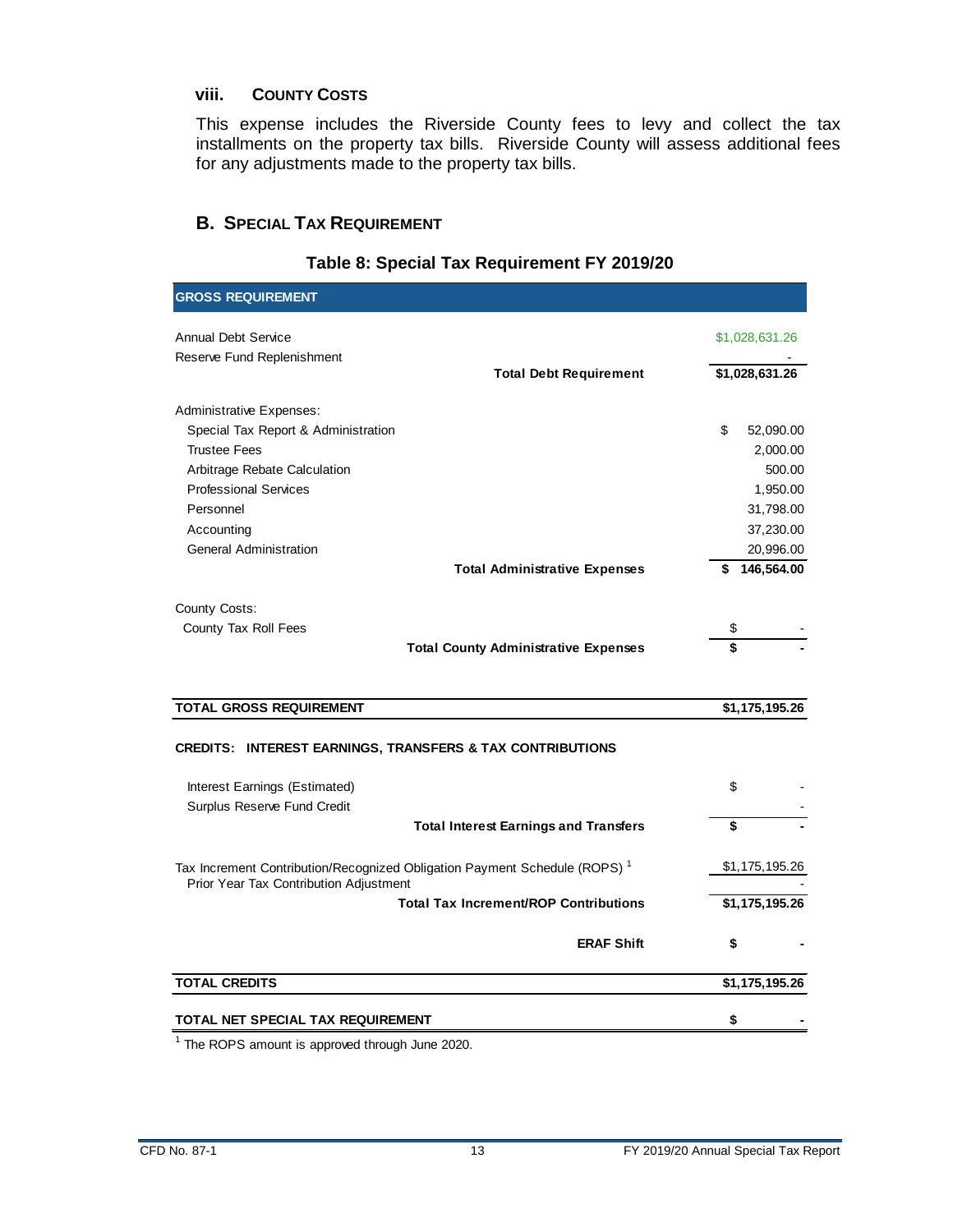# <span id="page-18-0"></span>**IV. SPECIAL TAX ALLOCATION**

The City has the power and as such is obligated to levy and collect the special tax according to the RMA, which the legislative body (City Council) of the District and the eligible qualified electors within CFD No. 87-1 previously approved. The special tax formula apportions the total net special tax requirement (principal, interest, administrative expenses, and restoration of the Bond Reserve Account, if required) each year and takes into account the availability of other revenues.

The City has covenanted in the Bond Indenture to levy the special tax for collection in each FY to generate that amount of special tax revenue which, when combined with the estimated reimbursement of TI to be received by CFD No. 87-1 during such FY and all available funds on deposit in the Special Tax Fund, will yield an amount adequate to pay for the following costs, listed by priority as stated in Section 3.2 of the Bond Indenture:

- 1. Authorized costs of administration,
- 2. Interest on the Bonds,
- 3. Principal on the Bonds, and
- 4. Replenishment of the Bond Reserve Account to the reserve requirements.

## **A. SPECIAL TAX RATES**

<span id="page-18-1"></span>The maximum special tax shall first be uniformly applied to the developed property in an amount not to exceed \$11,500 per net acre. The maximum special tax shall be applied to the developed property prior to the levy of any special tax on the undeveloped property. The remaining special tax levy, if any, shall then be uniformly applied to the undeveloped property which amount shall not exceed \$11,500 per net acre. There is no escalator clause for the maximum special tax for this district. Below are the maximum special tax rates and the FY 2019/20 applied special tax rates for each parcel classification.

#### **Table 9: Special Tax Rates**

<span id="page-18-5"></span>

| <b>Development</b><br><b>Status</b> |   | <b>Maximum</b><br><b>Special Tax Rate</b> | <b>2019/20 Applied</b><br>Special Tax Rate |   |  |  |
|-------------------------------------|---|-------------------------------------------|--------------------------------------------|---|--|--|
| Developed                           | S | 11,500.00                                 | - \$                                       |   |  |  |
| Undeveloped                         |   | 11.500.00                                 |                                            | - |  |  |

#### <span id="page-18-3"></span><span id="page-18-2"></span>**B. RATE AND METHOD OF APPORTIONMENT**

#### **i. SPECIAL TAX LEVY**

Each year, the City Council, acting as the legislative body of the District, shall determine the total special tax to be levied and collected for the upcoming FY including, but not limited to, the amounts required to pay for debt service on any indebtedness, pay incidental or administrative expenses incurred by the District, and replenish the Reserve Account, as necessary.

#### <span id="page-18-4"></span>**ii. SPECIAL TAX LIEN**

The special taxes and any penalties thereon constitute a lien against the lots and parcels of land, which will be annually imposed until they are paid. Such lien is on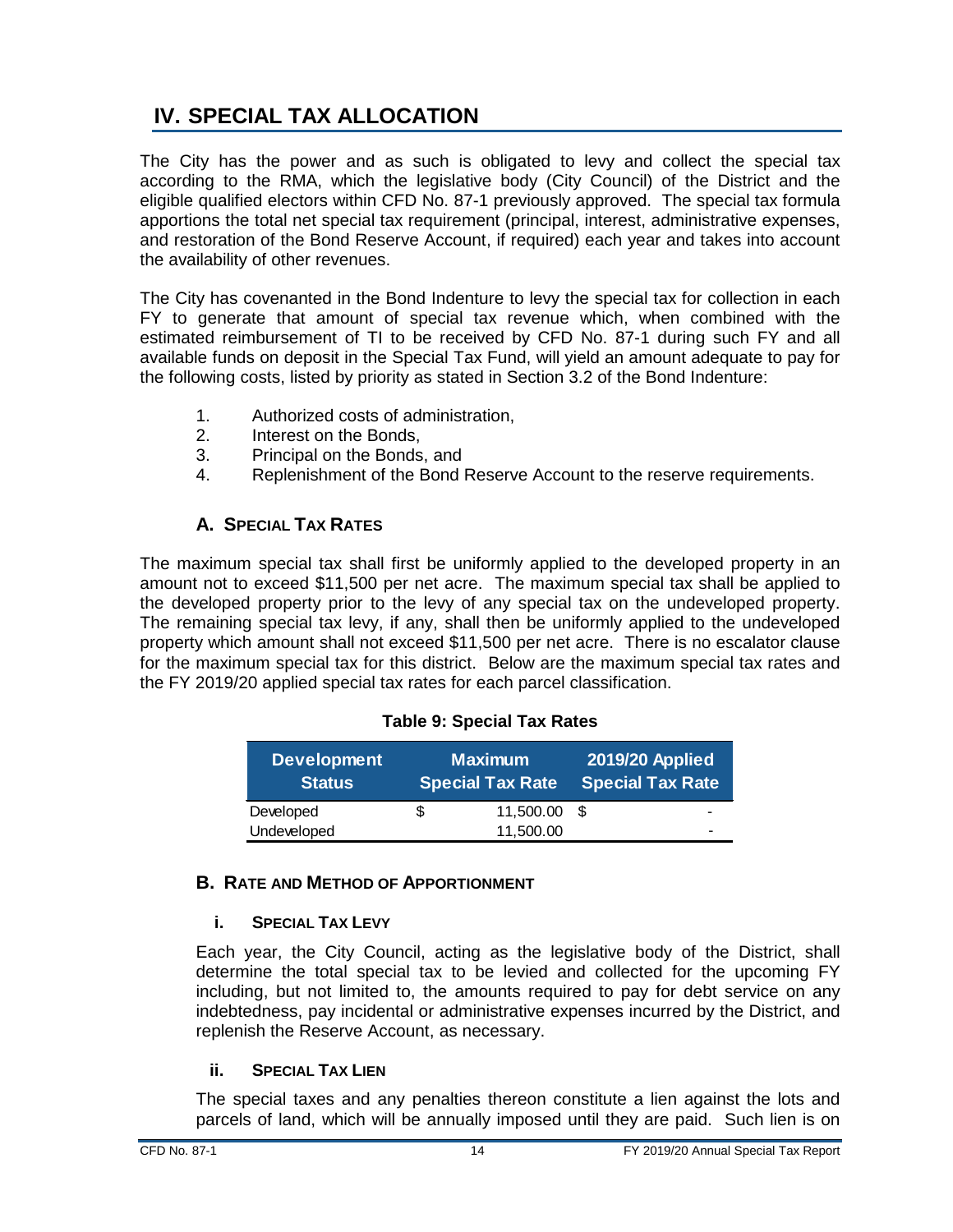parity with all special taxes and special assessments and is co-equal to and independent of the lien for general property taxes regardless of when they are imposed upon the same property. The special taxes have priority over all existing and future private liens imposed on the property. Although the special taxes constitute liens on taxed parcels within the District, they do not constitute a personal indebtedness of the owners of property within the District. There is no assurance that the owners will be financially able to pay the annual special taxes or that they will pay such taxes even if financially able to do so. With certain limitations, the City has covenanted to commence foreclosure proceedings in the event delinquencies occur. These limitations are more fully described in Article V of the Bond Indenture, and in the "Sources of Payment for the Bonds" section of the Official Statement.

#### **C. SPECIAL TAX ALLOCATION**

<span id="page-19-0"></span>The special taxes for the District are allocated to all taxable properties. The following table sets forth the FY 2019/20 allocation of Special Taxes.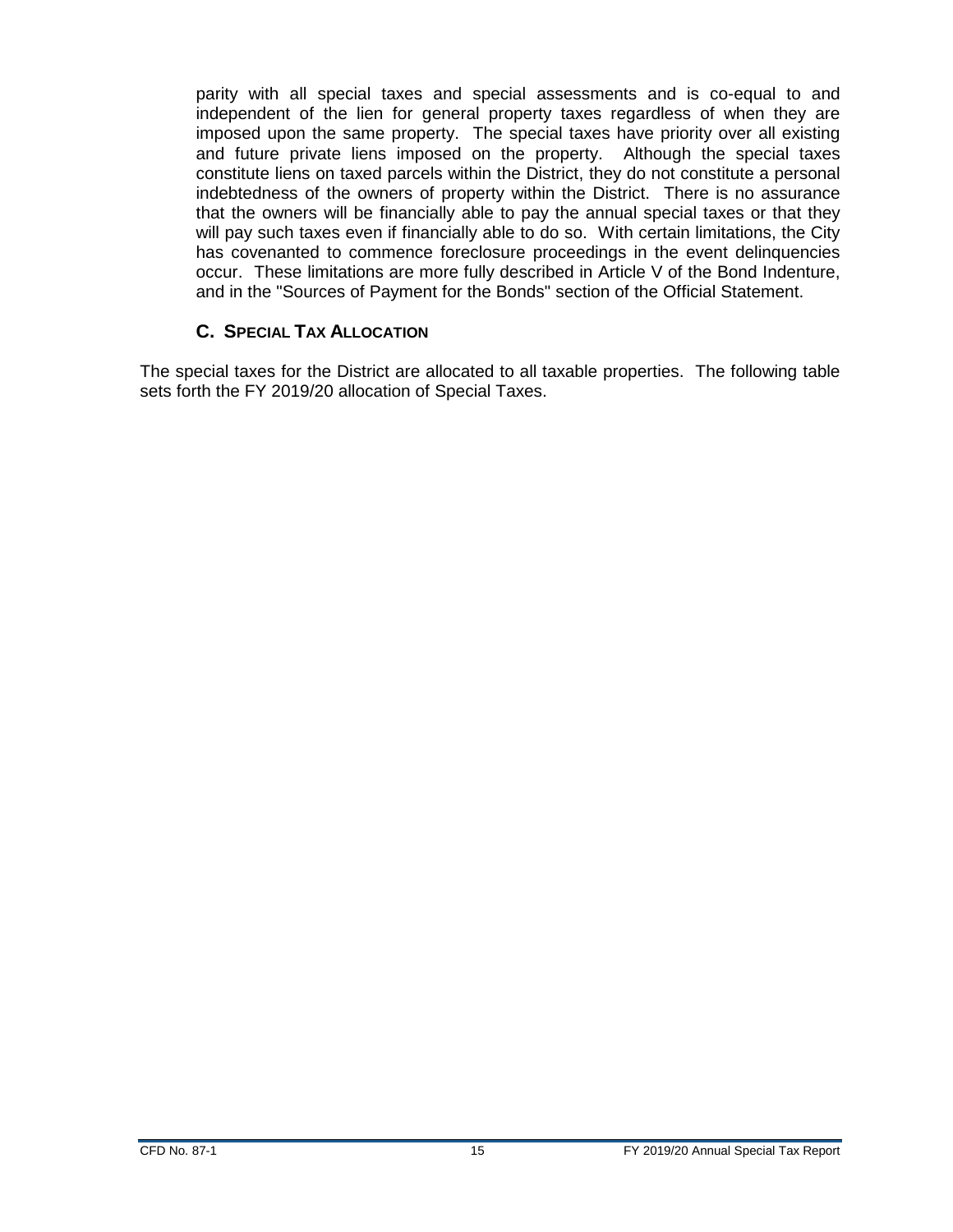<span id="page-20-0"></span>

| Assessor's<br><b>Parcel Number</b> | <b>Property Owner</b>                                                      | <b>Development</b><br><b>Status</b>            | <b>Taxable</b><br><b>Acres</b> | <b>FY 2019/20 Maximum</b><br><b>Special Tax</b> | FY 2019/20 Applied<br>Special Tax <sup>2</sup> |
|------------------------------------|----------------------------------------------------------------------------|------------------------------------------------|--------------------------------|-------------------------------------------------|------------------------------------------------|
| 291-110-017                        | <b>TOWNGATE ON MEMORIAL APARTMENTS</b>                                     | <b>Developed</b>                               | 26.09                          | \$<br>300,035                                   | \$                                             |
| 291-110-032                        | MORENO VALLEY MALL HOLDING                                                 | <b>Developed</b>                               | 31.09                          | 357,535                                         |                                                |
| 291-110-033                        | MORENO VALLEY MALL HOLDING                                                 | <b>Developed</b>                               | 7.43                           | 85,445                                          |                                                |
| 291-110-034                        | <b>EL CORTE INGLES</b>                                                     | <b>Developed</b>                               | 9.58                           | 110,170                                         |                                                |
| 291-110-035<br>291-110-036         | <b>SERITAGE SRC FINANCE</b><br>J C PENNEY PROP INC                         | <b>Developed</b><br><b>Developed</b>           | 10.51<br>10.13                 | 120,865<br>116,495                              |                                                |
| 291-110-037                        | <b>MACYS CALIF INC</b>                                                     | <b>Developed</b>                               | 11.41                          | 131,215                                         |                                                |
| 291-110-039                        | <b>COSTCO WHOLESALE CORP</b>                                               | <b>Developed</b>                               | 12.69                          | 145,935                                         |                                                |
| 291-110-040                        | <b>NEAL T BAKER ENTERPRISES</b>                                            | <b>Developed</b>                               | 0.79                           | 9,085                                           |                                                |
| 291-110-041                        | <b>CFT DEV</b>                                                             | <b>Developed</b>                               | 0.79                           | 9,085                                           |                                                |
| 291-570-001                        | <b>BRIXTON ALTO SHOPPING CENTER</b>                                        | <b>Developed</b>                               | 0.61                           | 7,015                                           |                                                |
| 291-570-002<br>291-570-003         | <b>BRIXTON ALTO SHOPPING CENTER</b><br><b>BRIXTON ALTO SHOPPING CENTER</b> | <b>Developed</b><br><b>Developed</b>           | 2.42<br>2.08                   | 27,830<br>23,920                                |                                                |
| 291-570-005                        | <b>BRIXTON ALTO SHOPPING CENTER</b>                                        | <b>Developed</b>                               | 0.40                           | 4.600                                           |                                                |
| 291-570-006                        | <b>BRIXTON ALTO SHOPPING CENTER</b>                                        | <b>Developed</b>                               | 0.69                           | 7,935                                           |                                                |
| 291-570-007                        | <b>BRIXTON ALTO SHOPPING CENTER</b>                                        | <b>Developed</b>                               | 2.30                           | 26,450                                          |                                                |
| 291-570-008                        | <b>BRIXTON ALTO SHOPPING CENTER</b>                                        | <b>Developed</b>                               | 1.41                           | 16,215                                          |                                                |
| 291-570-010                        | <b>BRIXTON ALTO SHOPPING CENTER</b>                                        | <b>Developed</b>                               | 3.30                           | 37,950                                          |                                                |
| 291-570-011<br>291-570-013         | EDD INVCO<br><b>BRIXTON ALTO EASTRIDGE</b>                                 | <b>Developed</b><br>Undeveloped <sup>1</sup>   | 0.64<br>0.76                   | 7,360<br>8,740                                  |                                                |
| 291-570-014                        | YANLOT DEV CORP                                                            | <b>Developed</b>                               | 0.85                           | 9,775                                           |                                                |
| 291-570-015                        | <b>BRIXTON ALTO EASTRIDGE</b>                                              | Undeveloped <sup>1</sup>                       | 0.25                           | 2,875                                           |                                                |
| 291-570-016                        | <b>BRIXTON ALTO EASTRIDGE</b>                                              | Undeveloped <sup>1</sup>                       | 2.10                           | 24,150                                          |                                                |
| 291-570-017                        | <b>BRIXTON ALTO SHOPPING CENTER</b>                                        | <b>Developed</b>                               | 0.80                           | 9,200                                           |                                                |
| 291-570-018                        | <b>BRIXTON ALTO SHOPPING CENTER</b>                                        | <b>Developed</b>                               | 0.91                           | 10,465                                          |                                                |
| 291-570-019                        | <b>BRIXTON ALTO SHOPPING CENTER</b>                                        | <b>Developed</b>                               | 0.34                           | 3,910                                           |                                                |
| 291-570-020<br>291-570-021         | <b>BRIXTON ALTO SHOPPING CENTER</b><br><b>BRIXTON ALTO SHOPPING CENTER</b> | <b>Developed</b><br><b>Developed</b>           | 0.49<br>0.80                   | 5,635<br>9,200                                  |                                                |
| 291-570-022                        | <b>BRIXTON ALTO SHOPPING CENTER</b>                                        | <b>Developed</b>                               | 4.69                           | 53,935                                          |                                                |
| 291-570-024                        | <b>BRIXTON ALTO SHOPPING CENTER</b>                                        | <b>Developed</b>                               | 2.96                           | 34,040                                          |                                                |
| 291-570-026                        | <b>BRIXTON ALTO SHOPPING CENTER</b>                                        | <b>Developed</b>                               | 0.90                           | 10,350                                          |                                                |
| 291-570-027                        | <b>BRIXTON ALTO SHOPPING CENTER</b>                                        | <b>Developed</b>                               | 3.40                           | 39,100                                          |                                                |
| 291-570-028                        | <b>BERAL</b>                                                               | <b>Developed</b>                               | 1.18                           | 13,570                                          |                                                |
| 291-570-029<br>291-570-030         | <b>BERAL</b><br><b>BERAL</b>                                               | <b>Developed</b>                               | 1.25<br>0.83                   | 14,375                                          |                                                |
| 291-570-031                        | <b>BERAL</b>                                                               | <b>Developed</b><br><b>Developed</b>           | 1.10                           | 9,545<br>12,650                                 |                                                |
| 291-570-032                        | <b>BERAL</b>                                                               | <b>Developed</b>                               | 0.64                           | 7,360                                           |                                                |
| 291-570-033                        | <b>BERAL</b>                                                               | <b>Developed</b>                               | 2.11                           | 24,265                                          |                                                |
| 291-570-034                        | <b>BERAL</b>                                                               | <b>Developed</b>                               | 0.92                           | 10,580                                          |                                                |
| 291-570-035                        | <b>BERAL</b>                                                               | <b>Developed</b>                               | 2.34                           | 26,910                                          |                                                |
| 291-570-036<br>291-590-021         | BURLINGTON COAT FACTORY OF CALIF<br><b>GATEWAYCO</b>                       | <b>Developed</b><br><b>Developed</b>           | 6.68<br>1.52                   | 76,820<br>17,480                                |                                                |
| 291-590-022                        | <b>GATEWAY CO</b>                                                          | <b>Developed</b>                               | 0.83                           | 9,545                                           |                                                |
| 291-590-023                        | <b>LOWES HM INC</b>                                                        | <b>Developed</b>                               | 14.29                          | 164,335                                         |                                                |
| 291-590-025                        | <b>SC HOTEL MANAGEMENT CORP</b>                                            | <b>Developed</b>                               | 0.95                           | 10,925                                          |                                                |
| 291-590-033                        | <b>GATEWAY CO</b>                                                          | <b>Developed</b>                               | 1.77                           | 20,355                                          |                                                |
| 291-590-034                        | DAY MORENO VALLEY                                                          | <b>Developed</b>                               | 3.53                           | 40,595                                          |                                                |
| 291-590-037                        | SOUTHERN CALIF DEV                                                         | <b>Developed</b>                               | 0.78                           | 8,970                                           |                                                |
| 291-590-038<br>291-590-039         | MORENO VALLEY SLEEP ONE<br>99 ONLY STORES                                  | <b>Developed</b><br><b>Developed</b>           | 0.98<br>3.50                   | 11,270<br>40,250                                |                                                |
| 291-650-001                        | <b>LEW LA FAYETTE PROP</b>                                                 | <b>Developed</b>                               | 1.50                           | 17,250                                          |                                                |
| 291-650-002                        | <b>WINCO FOODS</b>                                                         | <b>Developed</b>                               | 10.94                          | 125,810                                         |                                                |
| 291-650-003                        | <b>QUICK QUACK DEV II</b>                                                  | <b>Developed</b>                               | 0.94                           | 10,810                                          |                                                |
| 291-650-004                        | <b>GATEWAYCO</b>                                                           | Undeveloped <sup>1</sup>                       | 1.96                           | 22,540                                          |                                                |
| 291-650-005                        | <b>GATEWAY CO</b>                                                          | Undeveloped <sup>1</sup>                       | 1.95                           | 22,425                                          |                                                |
| 291-650-006<br>291-650-007         | <b>GATEWAY CO</b><br><b>GATEWAY CO</b>                                     | <b>Undeveloped</b><br>Undeveloped <sup>1</sup> | 1.90<br>1.56                   | 21,850<br>17,940                                |                                                |
| 291-650-033                        | <b>MV MMP INC</b>                                                          | <b>Developed</b>                               | 2.31                           | 26,565                                          |                                                |
| 291-650-034                        | <b>GATEWAYCO</b>                                                           | Undeveloped <sup>1</sup>                       | 1.74                           | 20,010                                          |                                                |
| 291-650-020                        | <b>GATEWAY CO</b>                                                          | Undeveloped <sup>1</sup>                       | 1.29                           | 14,835                                          |                                                |
| 291-650-021                        | <b>GRADY</b>                                                               | <b>Developed</b>                               | 1.42                           | 16,330                                          |                                                |
| 291-650-018                        | <b>SDG INV</b>                                                             | <b>Developed</b>                               | 1.05                           | 12,075                                          |                                                |
| 291-660-001                        | <b>GATEWAY CO</b>                                                          | <b>Developed</b>                               | 1.15                           | 13,225                                          |                                                |
| 291-660-002<br>291-660-003         | <b>GATEWAY CO</b><br><b>MAX EXO</b>                                        | <b>Developed</b><br><b>Developed</b>           | 1.23<br>1.13                   | 14,145<br>12,995                                |                                                |
| 291-660-004                        | <b>GALA DEV PARTNERS</b>                                                   | Undeveloped <sup>1</sup>                       | 1.13                           | 12,995                                          |                                                |
| 291-660-028                        | AYRES MORENO VALLEY                                                        | <b>Developed</b>                               | 2.76                           | 31,740                                          |                                                |
| 291-660-029                        | <b>BRE POLYGON PROP OWNER</b>                                              | <b>Developed</b>                               | 2.39                           | 27,485                                          |                                                |
| 291-660-033                        | <b>GATEWAYCO</b>                                                           | Undeveloped $1$                                | 1.04                           | 11,960                                          |                                                |
| 291-660-034                        | <b>GATEWAY CO</b>                                                          | <b>Developed</b>                               | 1.18                           | 13,570                                          |                                                |
| 291-660-035                        | LIU                                                                        | <b>Developed</b>                               | 3.80                           | 43,700                                          |                                                |
| 291-660-040<br>291-660-042         | <b>GATEWAYCO</b><br><b>GATEWAY CO</b>                                      | <b>Developed</b><br><b>Developed</b>           | 1.53<br>1.40                   | 17,595<br>16,100                                |                                                |
| 291-660-043                        | <b>GATEWAY CO</b>                                                          | <b>Developed</b>                               | 1.69                           | 19,435                                          |                                                |
| Total                              |                                                                            |                                                | 247.80                         | \$<br>2,849,700                                 | \$<br>$\blacksquare$                           |

#### **Table 10: Special Tax Allocation/Property Owners**

<sup>1</sup> APNs which are Undeveloped, but have constructed certain parcel improvements.

<sup>2</sup> In accordance with the Official Statement, Agency Payments, "The Agency anticipates that Agency Towngate Agreement Amounts will be paid to the<br>Distict in amounts sufficient to defray scheduled debt service payments on *estimated administrative expenses of the District for such year.* 

Source: Source: Property Owner-Riverside County GIS Parcel Data - February 2019.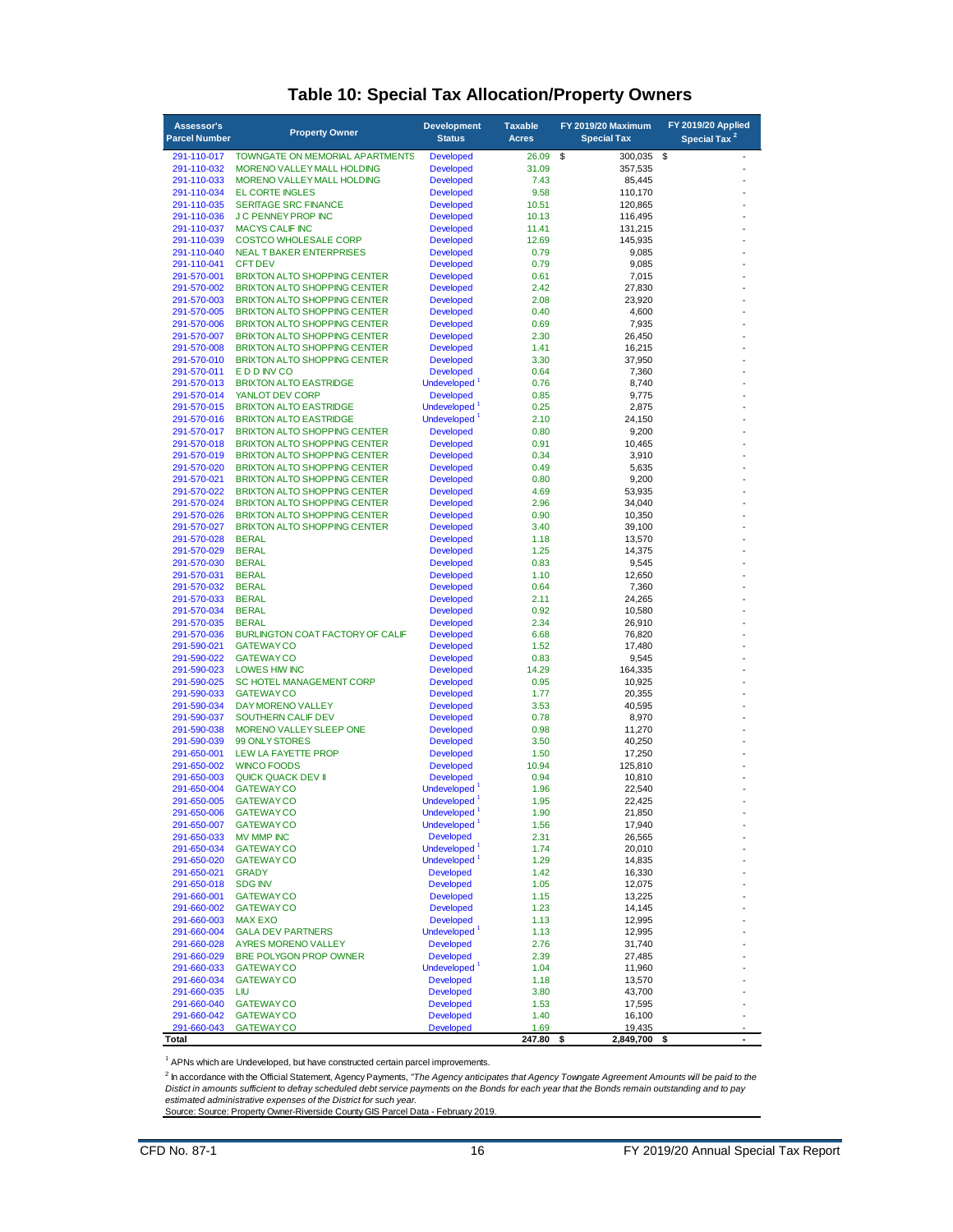# <span id="page-21-1"></span><span id="page-21-0"></span>**V. SPECIAL TAX PAYMENTS**

#### **A. DELINQUENCIES**

<span id="page-21-3"></span>To-date, there are no delinquencies in the payment of special taxes.

|                    |                     | No of Parcels No of Parcels | <b>Amount</b> | <b>Amount</b>     | <b>Percent</b>    |
|--------------------|---------------------|-----------------------------|---------------|-------------------|-------------------|
| <b>Fiscal Year</b> | Levied <sup>1</sup> | <b>Delinquent</b>           | <b>Levied</b> | <b>Delinquent</b> | <b>Delinquent</b> |
| 2007/08            |                     |                             | \$            | \$                | 0.00%             |
| 2008/09            |                     |                             |               |                   | 0.00%             |
| 2009/10            | 0                   |                             |               |                   | $0.00\%$          |
| 2010/11            |                     |                             |               |                   | $0.00\%$          |
| 2011/12            |                     |                             |               |                   | $0.00\%$          |
| 2012/13            |                     |                             |               |                   | $0.00\%$          |
| 2013/14            |                     |                             |               |                   | $0.00\%$          |
| 2014/15            |                     |                             |               |                   | $0.00\%$          |
| 2015/16            |                     |                             |               |                   | $0.00\%$          |
| 2016/17            | 0                   |                             |               |                   | $0.00\%$          |
| 2017/18            |                     |                             |               |                   | $0.00\%$          |
| 2018/19            |                     |                             |               |                   | 0.00%             |

#### **Table 11: Delinquencies**

1 Special taxes have not been levied because tax increment has been available to meet the special tax requirement to-date.

<span id="page-21-2"></span>Source: Riverside County Tax Collector.

#### **B. FORECLOSURE ACTIONS**

There are no delinquent parcels, foreclosure actions, or foreclosure sales pending in the District. In the event of any delinquencies, the District has covenanted for the benefit of the owners of the Bonds that it shall commence and diligently pursue judicial foreclosure proceedings against parcels with delinquent special taxes in excess of \$1,000 by December 1 following the close of the FY in which such special taxes were due. Additionally, the District shall commence and diligently pursue judicial foreclosure proceedings against all parcels with delinquent special taxes by December 1 following the close of any FY in which it receives special taxes in an amount that is less than 90% of the total special tax levied for the FY.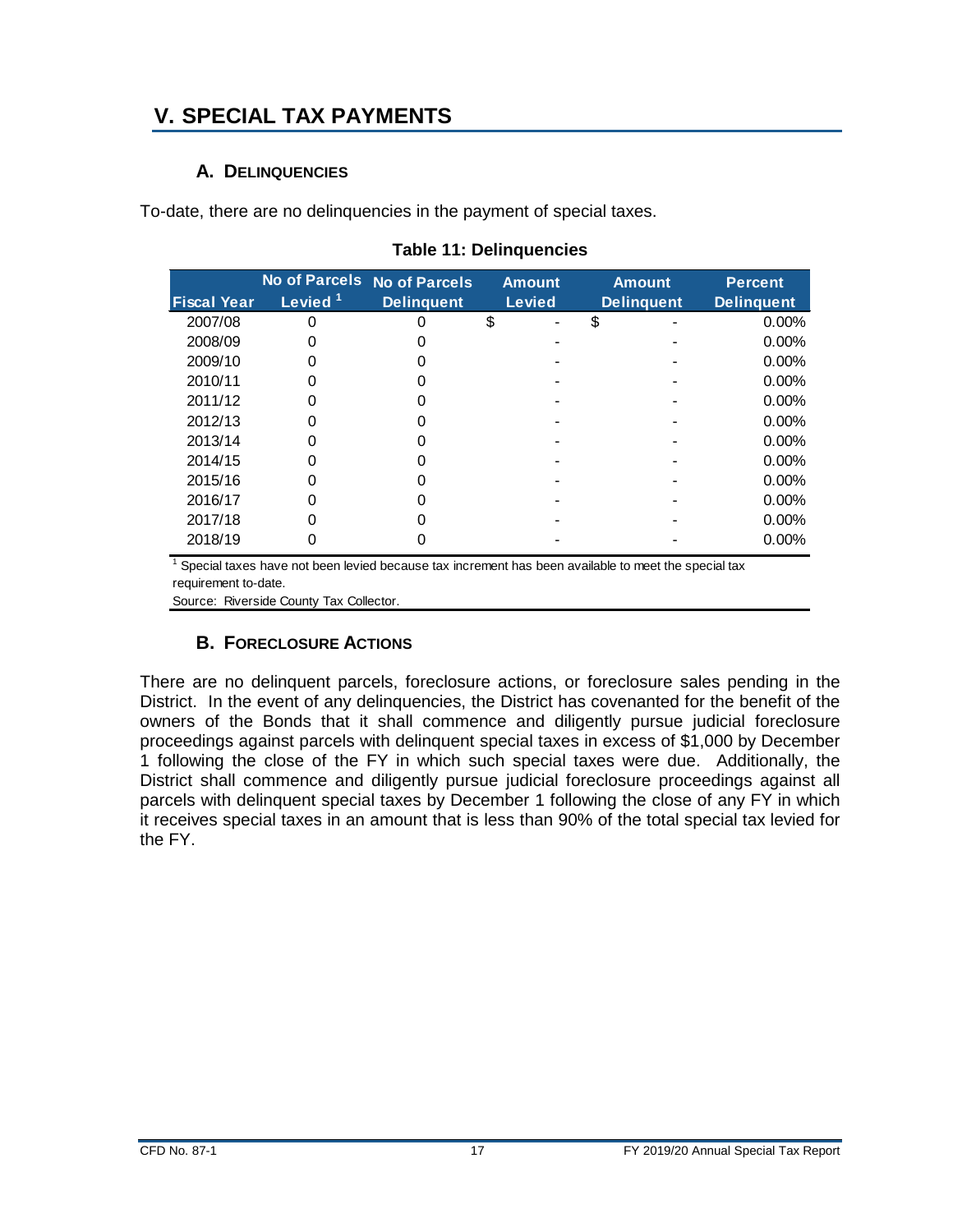## <span id="page-22-1"></span>**Appendix A: PROPERTY TAX INCREMENT CONTRIBUTIONS**

## <span id="page-22-0"></span>**A. TAX INCREMENT CONTRIBUTION**

Pursuant to the Agency Towngate Agreement, CFD No. 87-1 is to receive a contribution of TI. The Specific Plan Area 200 (TownGate) documents define the property within the Project Area. The base year for the TI computation was 1986/87, but was changed to FY 1987/88 by Resolution No. RDA 87-4, adopted in July 1987.

On June 14, 1994, the City adopted Resolution No. 94-35 and the Agency adopted Resolution No. RDA 94-7 approving the First Amendment ("Amendment") to the November 4, 1987, Cooperation and Reimbursement Agreement. The rating agency and Capital Guaranty Insurance Company, the municipal bond insurer for the Refunding Series A Bonds, requested this amendment. The Amendment continues the 1987 Moreno Valley Redevelopment Project Mixed Use Development Participation Agreement's (the "Owner Participation Agreement's") pledge of TI contribution towards the debt service for the 1994 Refunding Bonds. The Amendment also specifies that the Agency will not cause the reimbursement TI to be reduced to an amount less than \$1,600,000 a FY so long as the Refunding Series A Bonds are outstanding.

On October 23, 2007, the City adopted Resolution No. 2007-121 and the Agency adopted Resolution No. RDA 2007-08, approving the Agency Towngate Agreement. The Agreement continued the previous pledge of TI contribution towards the debt service for the Bonds.

In June of 2011, the California Legislature approved trailer bills AB 1x 26 and AB 1x 27 to dissolve redevelopment agencies. On January 10, 2012, the Moreno Valley City Council adopted Resolution No. 2012-04, which names the City as the Successor Agency to the Agency to discharge the obligations of the Agency.

Given the dissolution of the Agency and process established to fulfill its obligations, the Successor Agency submits the ROPS, which includes the calculation of the payment of available TI toward the CFD No. 87-1 special tax. For FY 2019/20, the CFD No. 87-1 TI amount is based upon the gross special tax calculation of \$1,175,195.26 (as identified in Table 8). The County Board and DOF have approved the payment of TI for this purpose through June 2020. In the future if TI is unavailable, any debt service obligation payments will be met through the levy and collection of the special taxes on taxable properties within the District.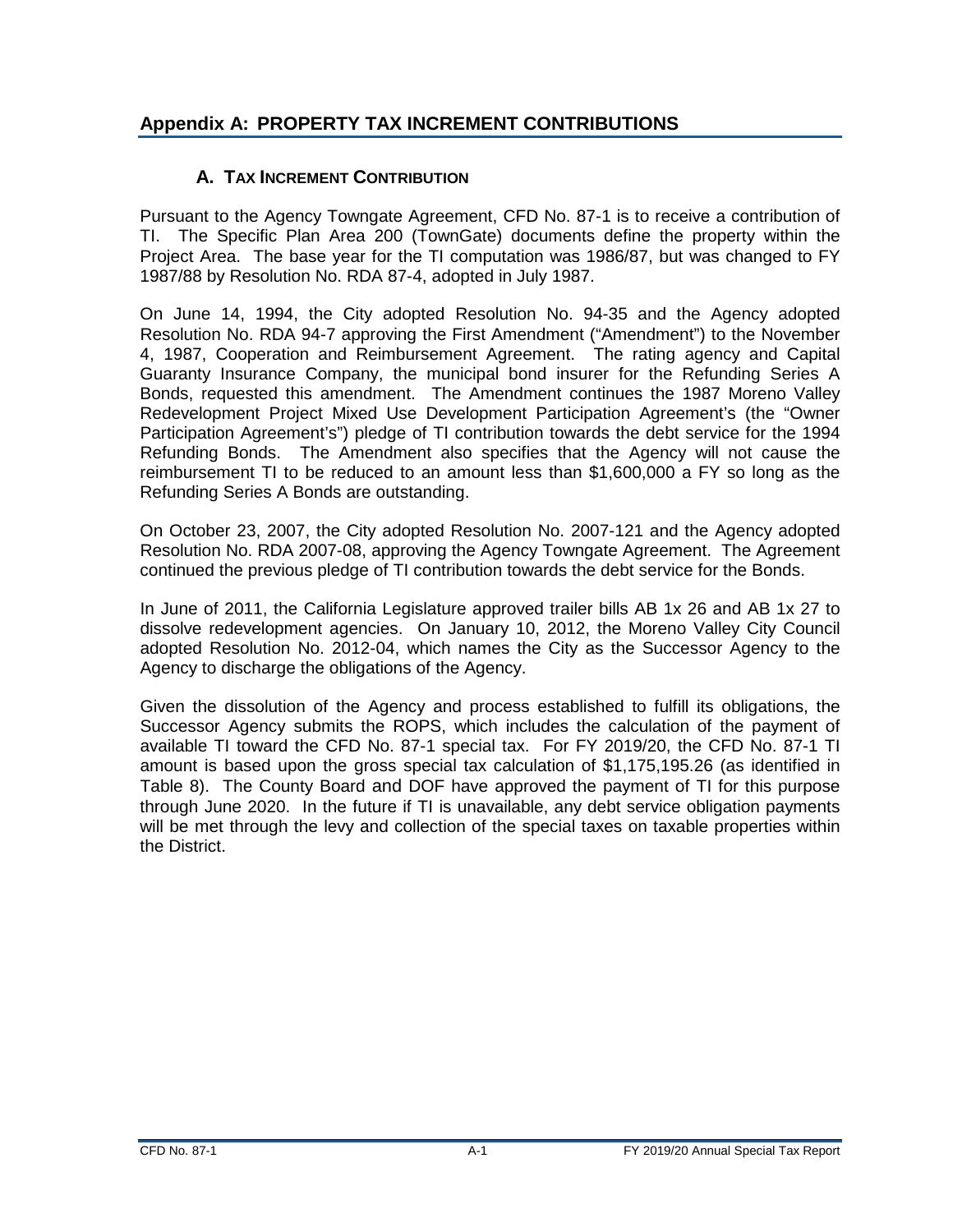#### <span id="page-23-0"></span>**Appendix B: Bond Accountability Report (SB 165)**

This Bond Accountability Report is required to demonstrate the special tax requirement for each parcel within the District to meet the debt service requirements of the Bonds. Based upon the CFD No. 87-1 special tax requirement as calculated in Table 8, the FY 2019/20 special tax levy for each assessable parcel within the District is shown in Table 10.

The Local Agency Special Tax Bond and Accountability Act ("Act"), enacted by Senate Bill 165 and codified in the California Government Code Sections 53410 through 53412, requires local agencies to submit an annual report to its governing body on local bond measures sold after January 1, 2001. In addition to the Annual Special Tax Report, this report also serves as the Annual Bond Accountability Report as required per the Act. The purpose of the report is to comply with Section 53411 of the Government Code that states:

"The chief fiscal officer of the issuing local agency shall file a report with its governing body no later than January 1, 2002, and at least once a year thereafter. The annual report shall contain 1) the amount of funds collected and expended and 2) the status of any project required or authorized to be funded as identified in subdivision (a) of Section 53410."

All improvements for the District were completed prior to the issuance of Bonds. As a result, there were no improvement/construction funds associated with the issuance of the Bonds. The table on the following page represents the deposits and expenditures for the District, which were extracted from the City's FY 2017/18 audited financial statements. Todate, TI has been available to pay the administrative expenses and debt service (principal and interest) for the District. Special Taxes have not been levied on the parcels in the District.

| <b>District</b> | <b>Date Bonds</b><br><b>Issued</b> | <b>Initial Amount</b><br><b>Deposited to</b><br>Improvement /<br><b>Construction</b><br><b>Fund</b> | <b>Balance as of</b><br><b>December 31, 2018</b> | <b>Expended</b><br><b>Amount to</b><br><b>Date</b> | <b>Project Status</b> |
|-----------------|------------------------------------|-----------------------------------------------------------------------------------------------------|--------------------------------------------------|----------------------------------------------------|-----------------------|
| CFD No. 87-1    | Nov. 29, 2007                      | N/A                                                                                                 | N/A                                              | N/A                                                | Completed             |

For additional information, please see Section II Financial Information.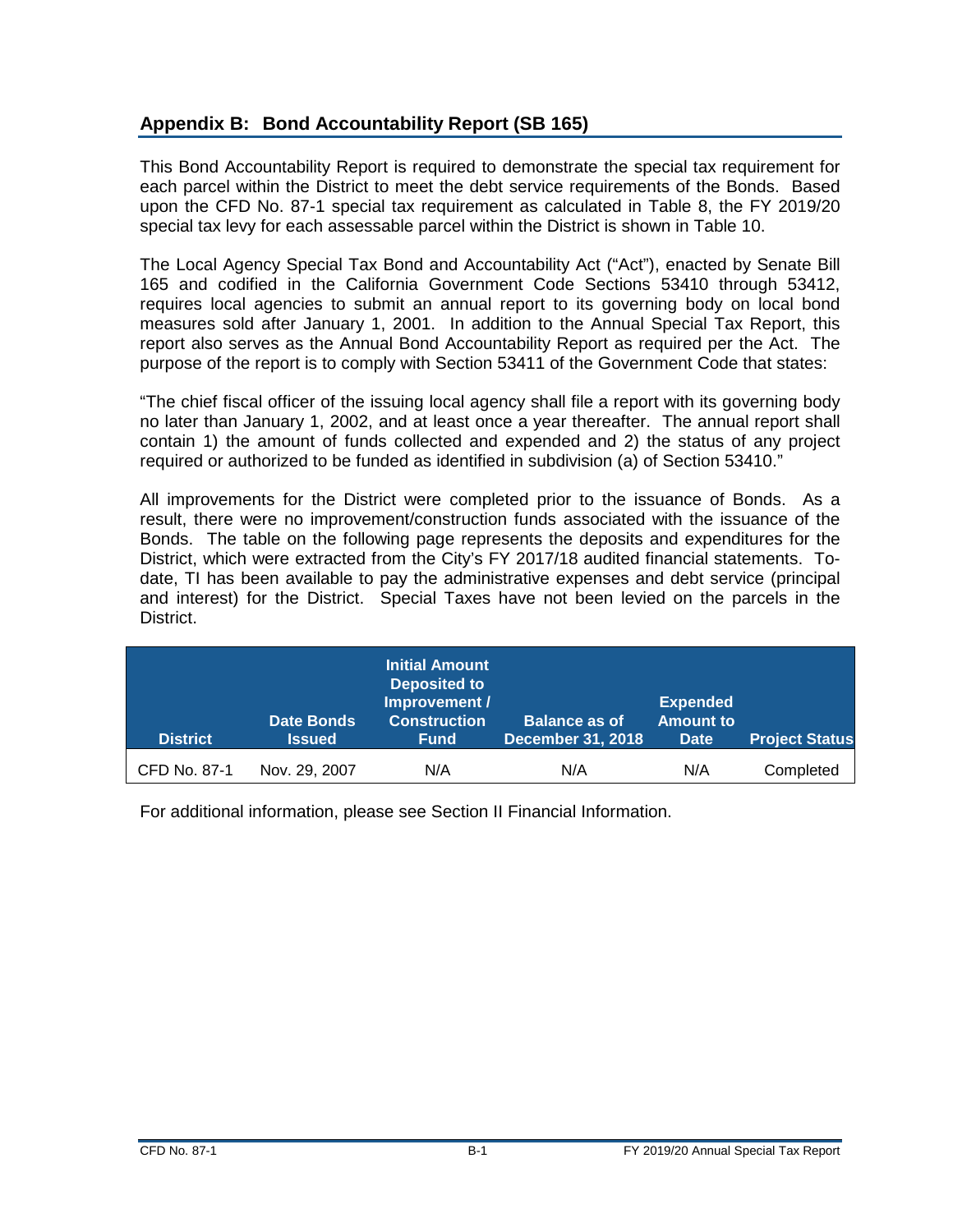# **Trial Balance Listing**



Through 06/30/18 Detail Listing Exclude Rollup Account

| Account    | <b>Account Description</b>                                  | <b>Balance Forward</b> | <b>YTD Debits</b> | <b>YTD Credits</b> | <b>Ending Balance</b> |
|------------|-------------------------------------------------------------|------------------------|-------------------|--------------------|-----------------------|
| Fund       | 4106 - 2007 TOWNGATE REFUNDING                              |                        |                   |                    |                       |
| Department | 99 - Non-Department                                         |                        |                   |                    |                       |
| Division   | 99 - Non-departmental                                       |                        |                   |                    |                       |
| Section    | 94106 - Non-Dept TOWNGATE SPCL TAX                          |                        |                   |                    |                       |
| 460010     | Interest Income - Investments                               | .00                    | 14.01             | 20.083.17          | (20,069.16)           |
| 620299     | Professional Svcs - Other                                   | .00                    | 3,950.00          | .00.               | 3,950.00              |
| 670314     | <b>Bond Principal</b>                                       | .00                    | 830,000.00        | .00.               | 830,000.00            |
| 670410     | Interest Expense                                            | .00                    | 177,945.19        | .00.               | 177,945.19            |
| 679010     | Expenditure Close to Bal*                                   | .00                    | 38.804.97         | .00.               | 38,804.97             |
| 692020     | Admin Chrg - Special Dist                                   | .00.                   | 143,114.00        | .00.               | 143,114.0             |
| 803706     | Transfers in - from TWNGT SPCL TAX REFNDG<br><b>DEBT SV</b> | .00                    | .00               | .00.               | .00                   |
| 804800     | Transfers In - From SUCCESSOR AGENCY<br><b>ADMIN FUND</b>   | .00                    | .00               | 1,173,745.00       | (1, 173, 745.00)      |
| 903406     | Transfers to 2007 TWNGT SPCLTAX REF CAP<br>ADM              | .00                    | .00               | .00.               | .00                   |
|            | 94106 - Non-Dept TOWNGATE SPCL<br>Section                   | \$0.00                 | \$1,193,828.17    | \$1,193,828.17     | \$0.00                |
|            | Totals<br>Division<br>99 - Non-departmental                 | \$0.00                 | \$1,193,828.17    | \$1,193,828.17     | \$0.00                |
|            | 99 - Non-Department<br>Totals<br>Department                 | \$0.00                 | \$1,193,828.17    | \$1,193,828.17     | \$0.00                |

\* Collected for future Debt Service payments.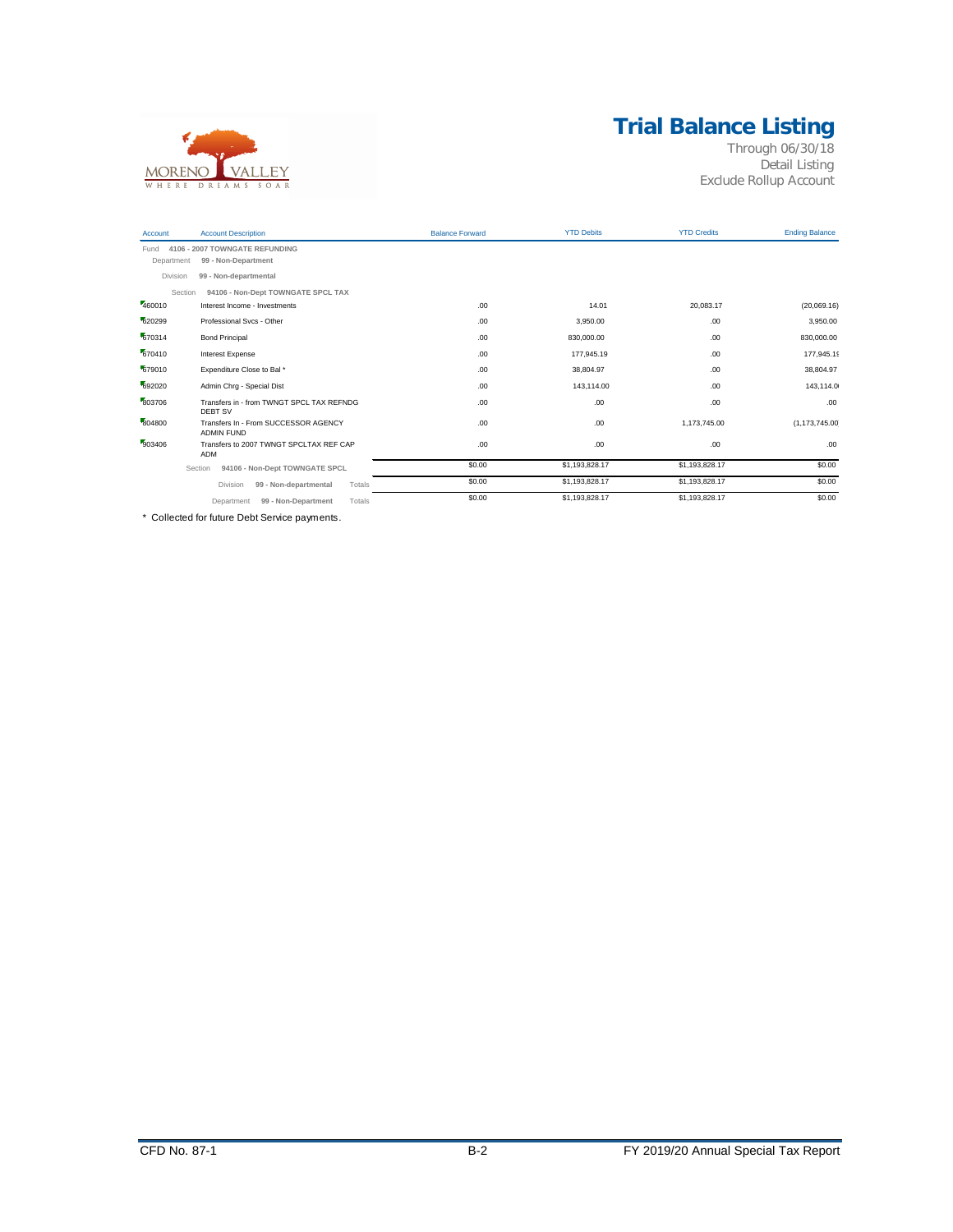#### <span id="page-25-0"></span>**CITY OF MORENO VALLEY COMMUNITY FACILITIES DISTRICT NO. 87-1 (TOWNGATE) 2007 SPECIAL TAX REFUNDING BONDS**

| Dated Date<br><b>Issue Date</b><br><b>First Maturity</b> | 29-Nov-07<br>29-Nov-07<br>$01$ -Dec-08 | Last Maturity<br>First Coupon | $01 - Dec-21$<br>01-Jun-08 |
|----------------------------------------------------------|----------------------------------------|-------------------------------|----------------------------|
|                                                          |                                        |                               |                            |

|           |           |            | Interest        |                    | Total               | Annual              | Principal |            |
|-----------|-----------|------------|-----------------|--------------------|---------------------|---------------------|-----------|------------|
| Date      | Principal |            | Rate            | Interest           | <b>Debt Service</b> | <b>Debt Service</b> |           | Remaining  |
|           |           |            |                 |                    |                     |                     |           |            |
| 01-Jun-08 |           |            |                 | \$<br>226,176.08   | \$<br>226,176.08    |                     | \$        | 10,665,000 |
| 01-Dec-08 | \$        | 575,000    | 4.000%          | 223,690.63         | 798,690.63          | \$<br>1,024,866.71  |           | 10,090,000 |
| 01-Jun-09 |           |            |                 | 212,190.63         | 212,190.63          |                     |           | 10,090,000 |
| 01-Dec-09 |           | 600,000    | 5.000%          | 212,190.63         | 812,190.63          | 1,024,381.26        |           | 9,490,000  |
| 01-Jun-10 |           |            |                 | 197,190.63         | 197,190.63          |                     |           | 9,490,000  |
| 01-Dec-10 |           | 630,000    | 3.750%          | 197,190.63         | 827,190.63          | 1,024,381.26        |           | 8,860,000  |
| 01-Jun-11 |           |            |                 | 185,378.13         | 185,378.13          |                     |           | 8,860,000  |
| 01-Dec-11 |           | 655,000    | 3.500%          | 185,378.13         | 840,378.13          | 1,025,756.26        |           | 8,205,000  |
| 01-Jun-12 |           |            |                 | 173,915.63         | 173,915.63          |                     |           | 8,205,000  |
| 01-Dec-12 |           | 680,000    | 3.500%          | 173,915.63         | 853,915.63          | 1,027,831.26        |           | 7,525,000  |
| 01-Jun-13 |           |            |                 | 162,015.63         | 162,015.63          |                     |           | 7,525,000  |
| 01-Dec-13 |           | 700,000    | 3.750%          | 162,015.63         | 862,015.63          | 1,024,031.26        |           | 6,825,000  |
| 01-Jun-14 |           |            |                 | 148,890.63         | 148,890.63          |                     |           | 6,825,000  |
| 01-Dec-14 |           | 730,000    | 4.000%          | 148,890.63         | 878,890.63          | 1,027,781.26        |           | 6,095,000  |
| 01-Jun-15 |           |            |                 | 134,290.63         | 134,290.63          |                     |           | 6,095,000  |
| 01-Dec-15 |           | 760,000    | 4.000%          | 134,290.63         | 894,290.63          | 1,028,581.26        |           | 5,335,000  |
| 01-Jun-16 |           |            |                 | 119,090.63         | 119,090.63          |                     |           | 5,335,000  |
| 01-Dec-16 |           | 790,000    | 5.000%          | 119,090.63         | 909,090.63          | 1,028,181.26        |           | 4,545,000  |
| 01-Jun-17 |           |            |                 | 99,340.63          | 99,340.63           |                     |           | 4,545,000  |
| 01-Dec-17 |           | 830,000    | 5.000%          | 99,340.63          | 929,340.63          | 1,028,681.26        |           | 3,715,000  |
| 01-Jun-18 |           |            |                 | 78,590.63          | 78,590.63           |                     |           | 3,715,000  |
| 01-Dec-18 |           | 870,000    | 3.875% / 5.000% | 78,590.63          | 948,590.63          | 1,027,181.26        |           | 2,845,000  |
| 01-Jun-19 |           |            |                 | 57,515.63          | 57,515.63           |                     |           | 2,845,000  |
| 01-Dec-19 |           | 910,000    | 4.000%          | 57,515.63          | 967,515.63          | 1,025,031.26        |           | 1,935,000  |
| 01-Jun-20 |           |            |                 | 39,315.63          | 39,315.63           |                     |           | 1,935,000  |
| 01-Dec-20 |           | 950,000    | 4.000%          | 39,315.63          | 989,315.63          | 1,028,631.26        |           | 985,000    |
| 01-Jun-21 |           |            |                 | 20,315.63          | 20,315.63           |                     |           | 985,000    |
| 01-Dec-21 |           | 985,000    | 4.125%          | 20,315.63          | 1,005,315.63        | 1,025,631.26        |           |            |
| Total     | \$        | 10,665,000 |                 | \$<br>3.705.948.09 | \$<br>14.370.948.09 | \$<br>14,370,948.09 |           |            |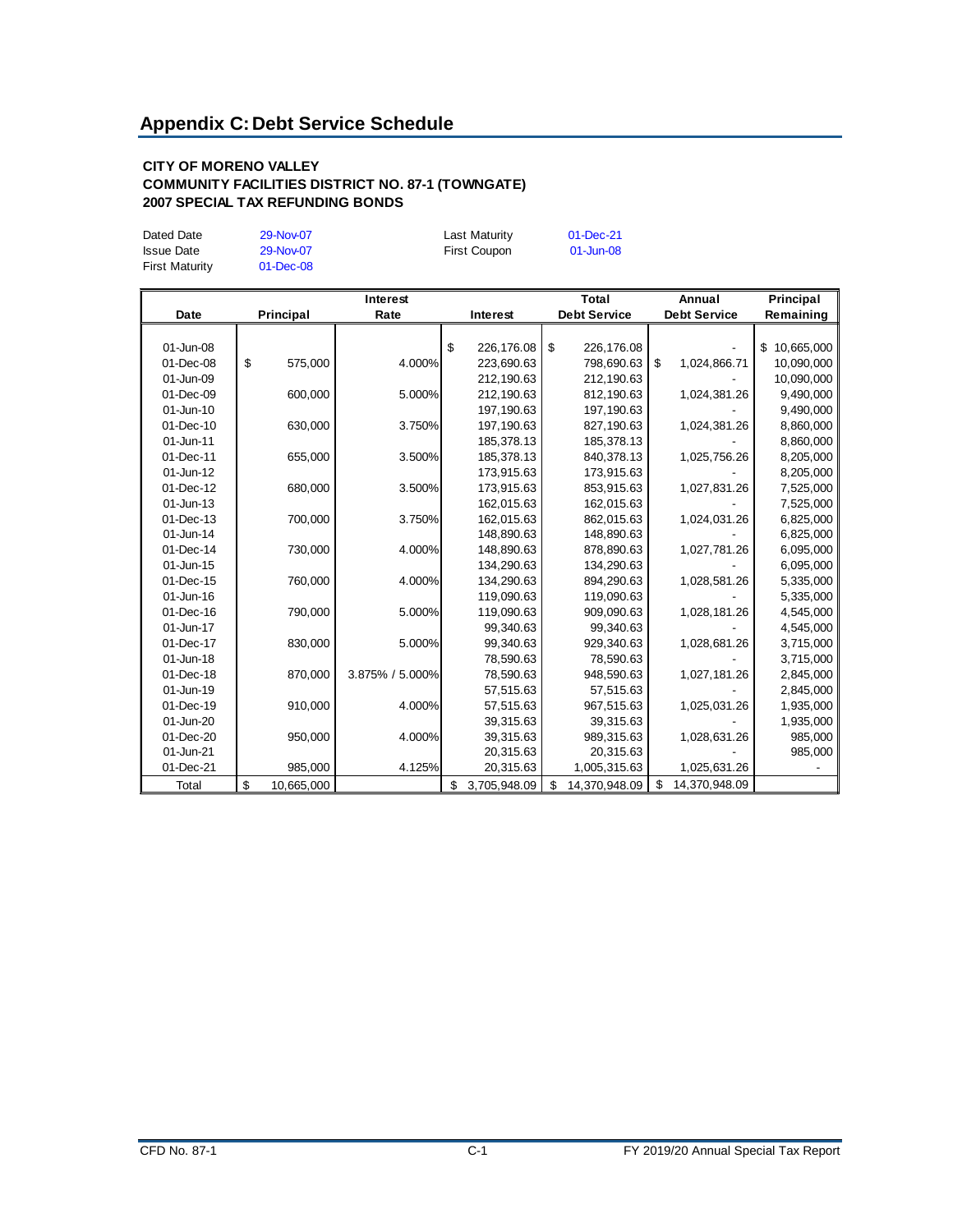#### <span id="page-26-0"></span>**Appendix D: District Boundary Map**